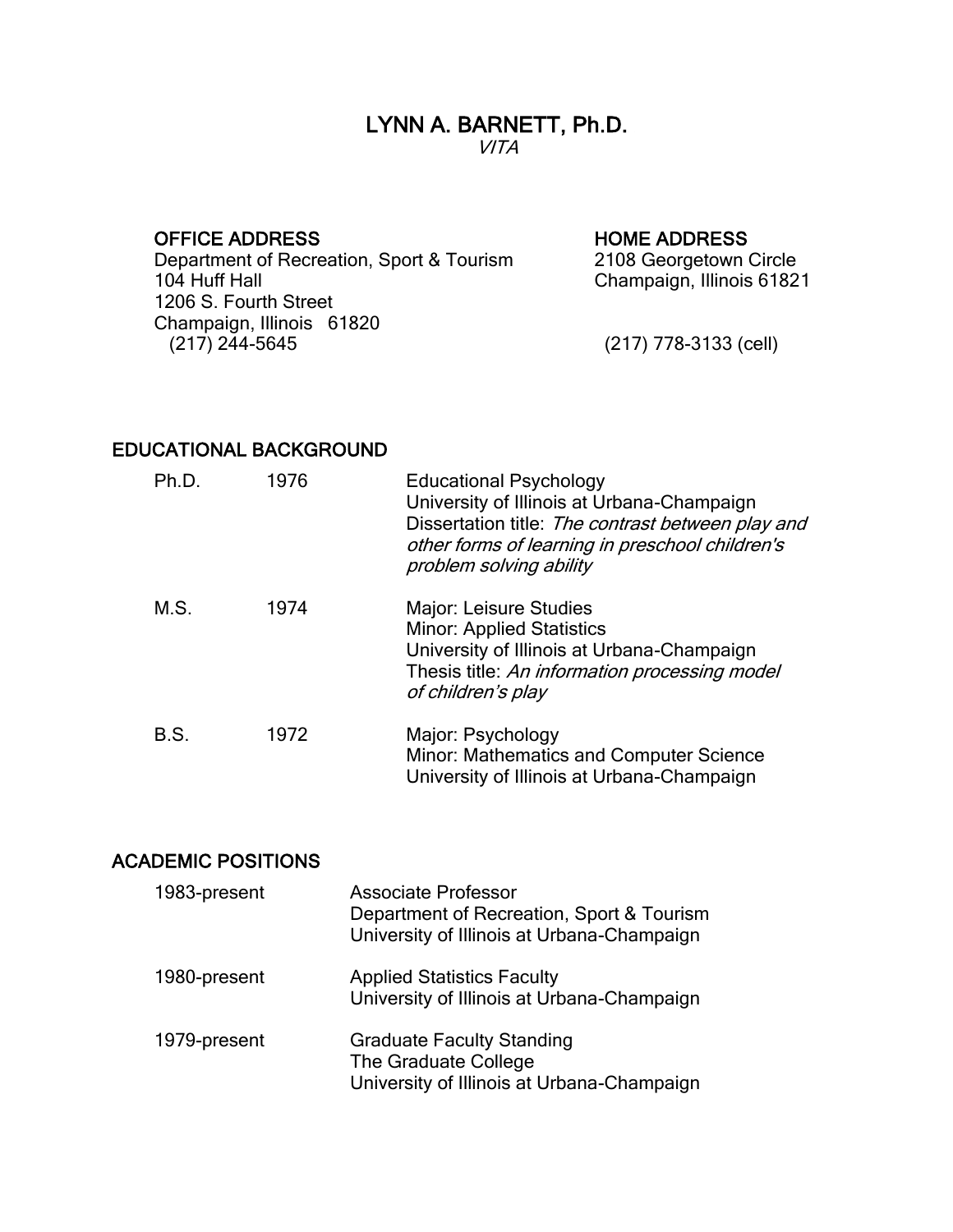| 1982 | <b>Snell Foundation Visiting Professorial Chair</b> |
|------|-----------------------------------------------------|
|      | College of Human Development Professions            |
|      | <b>Northeastern University</b>                      |
|      |                                                     |

1977-1983 Assistant Professor Department of Leisure Studies University of Illinois at Urbana-Champaign

# ADMINISTRATIVE APPOINTMENTS

| 1991-1996 | <b>Graduate Studies Director</b><br>Department of Leisure Studies<br>University of Illinois at Urbana-Champaign                      |
|-----------|--------------------------------------------------------------------------------------------------------------------------------------|
| 1990-1991 | Director, Leisure Behavior Research Laboratory<br><b>Department of Leisure Studies</b><br>University of Illinois at Urbana-Champaign |
| 1989-1991 | Undergraduate Studies Director<br><b>Department of Leisure Studies</b><br>University of Illinois at Urbana-Champaign                 |
| 1977-1985 | <b>Coordinator of Research</b><br>Institute for Child Behavior and Development<br>University of Illinois at Urbana-Champaign         |

## **HONORS**

# University of Illinois List of Excellent Teachers

| <b>RST 503-Advanced Research Methods</b>          |
|---------------------------------------------------|
| <b>RST 503-Advanced Research Methods</b>          |
| RST 370 - Research Methods and Analysis           |
| RST 370 - Research Methods and Analysis           |
| RST 370 - Research Methods and Analysis           |
| RST 370 - Research Methods and Analysis           |
| RST 316 - Leisure and Human Development           |
| RST 370 - Research Methods and Analysis           |
| RST 551 - Contemporary Issues in Leisure Research |
| RST 316 - Leisure and Human Development           |
| RST 565 - Psychology of Leisure                   |
| RST 594LP - Play and Leisure                      |
| Leist. 503 - Advanced Research Methods            |
| Chith 429 - Research Techniques                   |
| Leist. 429 - Contemporary Issues in Leisure       |
| Leist. 503 - Advanced Research Methods            |
| Chith 429 - Research Techniques                   |
|                                                   |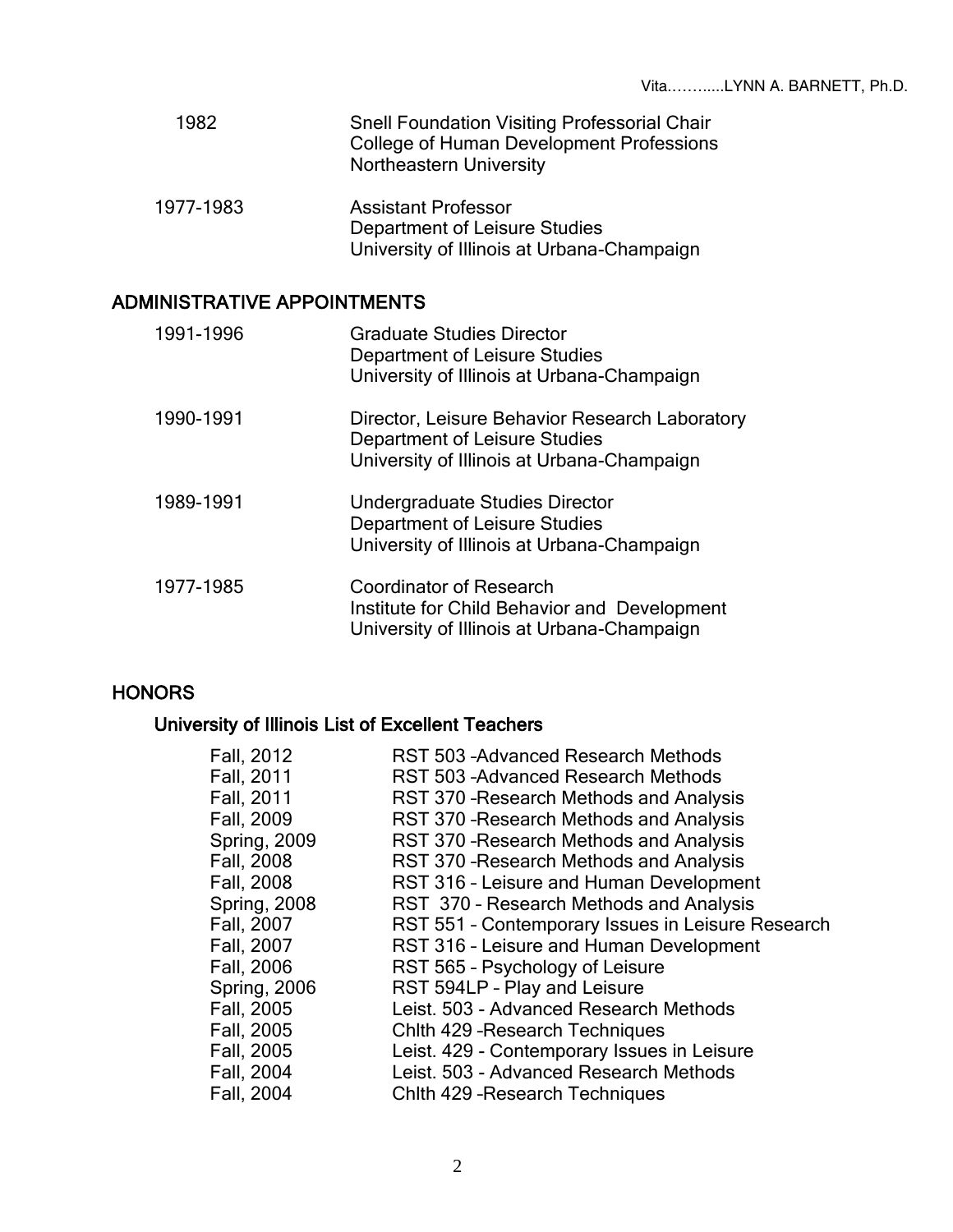| Spring, 2004        | Leist. 316 - Leisure and Human Development  |
|---------------------|---------------------------------------------|
| Fall, 2003          | Leist. 403 - Advanced Research Methods      |
| <b>Spring, 2003</b> | Leist. 316 - Leisure and Human Development  |
| <b>Spring, 2003</b> | Leist. 290 - Research Methods               |
| Fall, 2002          | Leist. 465 - Psychology of Leisure          |
| Fall, 2002          | Leist. 403 - Advanced Research Methods      |
| <b>Spring, 2002</b> | Leist. 329 - Contemporary Issues in Leisure |
| Spring, 2001        | Leist. 329 - Contemporary Issues in Leisure |
| <b>Spring, 2000</b> | Leist. 329 - Contemporary Issues in Leisure |
| Fall, 1999          | Leist. 329 - Contemporary Issues in Leisure |
| <b>Spring, 1999</b> | Leist. 329 - Contemporary Issues in Leisure |
| Fall, 1998          | Leist. 329 - Contemporary Issues in Leisure |
| Fall, 1997          | Leist. 403 - Advanced Research Methods      |
| Fall, 1996          | Leist, 403 - Advanced Research Methods      |
| Fall, 1996          | Leist. 290 - Research Methods               |
| <b>Spring, 1996</b> | Leist. 290 - Research Methods               |
| Fall, 1995          | Leist. 403 - Advanced Research Methods      |
| Fall, 1995          | Leist. 290 - Research Methods               |
| <b>Spring, 1995</b> | Leist. 290 - Research Methods               |
| Fall, 1994          | Leist. 290 - Research Methods               |
| Fall, 1993          | Leist. 403 - Advanced Research Methods      |
| Fall, 1993          | Leist. 290 - Research Methods               |
| Spring, 1992        | Leist. 465 - Psychology of Leisure          |
| Fall, 1991          | Leist. 403 - Advanced Research Methods      |
| Spring, 1991        | Leist. 290 - Research Methods               |
| Fall, 1990          | Leist. 403 - Advanced Research Methods      |
| Fall, 1988          | Leist. 290 - Research Methods               |
| Fall, 1984          | Leist. 403 - Advanced Research Methods      |
| <b>Spring, 1983</b> | Leist. 290 - Research Methods               |
| Spring, 1981        | Leist. 290 - Research Methods               |
| Fall, 1981          | Leist. 290 - Research Methods               |

# **Other**

| 2009-2010 | James Scholar Mentoring Undergraduates Recognition (College of<br><b>Applied Health Sciences)</b>              |
|-----------|----------------------------------------------------------------------------------------------------------------|
| 2005      | Awarded full sabbatical leave for spring semester.                                                             |
| 1997      | Awarded full sabbatical leave for spring semester.                                                             |
| 1996      | Outstanding Teacher Recognition. Panhellenic Association of the<br>University of Illinois at Urbana-Champaign. |
| 1996      | Outstanding Service Award. Vice-Chancellor for Student Affairs,<br>University of Illinois at Urbana-Champaign. |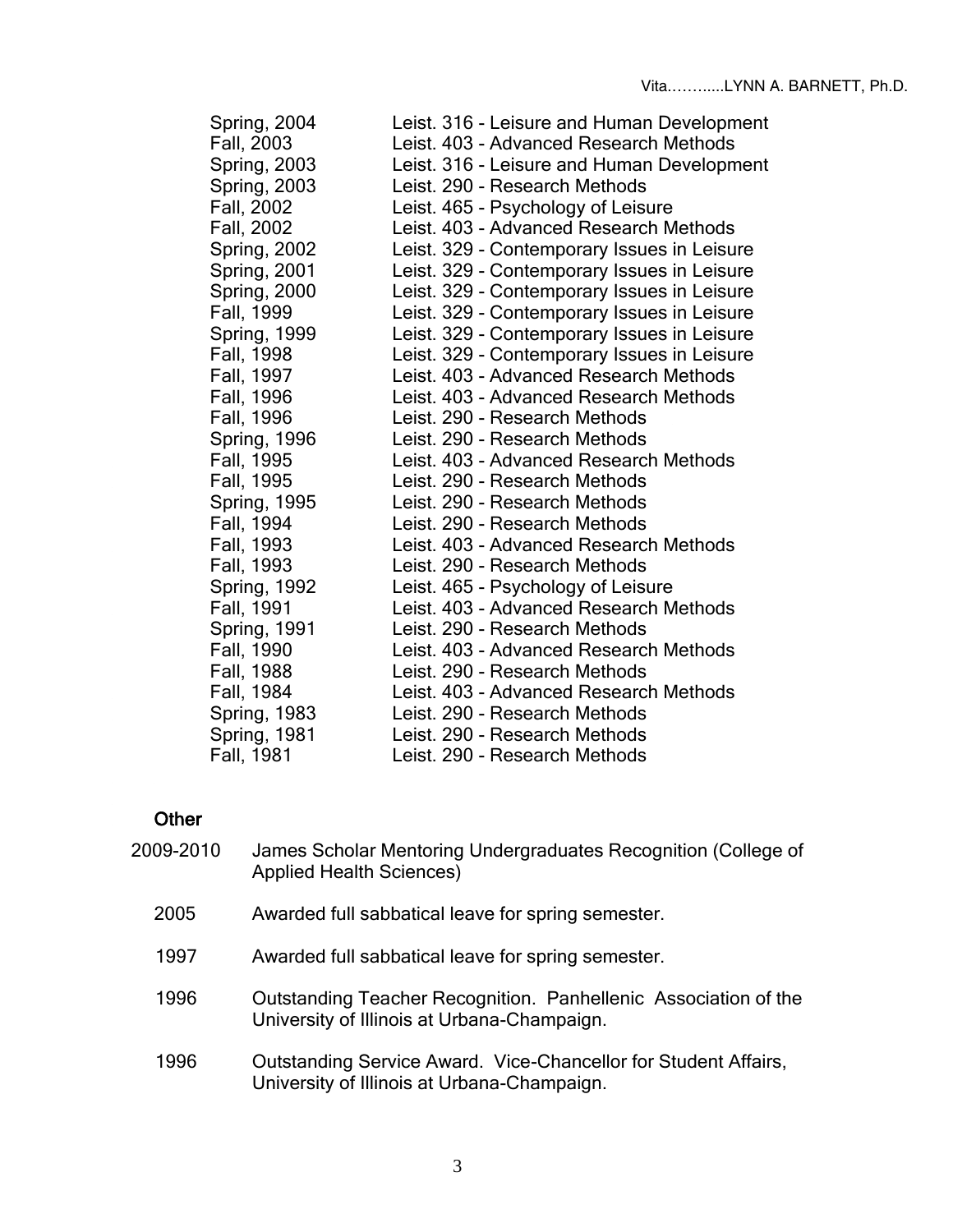- 1995 Outstanding Teacher Recognition. Panhellenic Association, University of Illinois at Urbana-Champaign.
- 1995 Outstanding Service Award. Vice-Chancellor for Student Affairs, University of Illinois at Urbana-Champaign.
- 1994 Outstanding Teacher Recognition. Panhellenic Association, University of Illinois at Urbana-Champaign.
- 1994 Outstanding Service Award. Vice-Chancellor for Student Affairs, University of Illinois at Urbana-Champaign.
- 1993 Outstanding Service Award. Vice-Chancellor for Student Affairs, University of Illinois at Urbana-Champaign.
- 1992 Outstanding Service Award. Vice-Chancellor for Student Affairs, University of Illinois at Urbana-Champaign.
- 1987 Presidential Service Award. Presented by Society of Park and Recreation Educators, National Recreation and Park Association (NRPA)
- 1987 Outstanding Achievement Award (for Leisure Research Symposium). Presented by Society of Park and Recreation Educators, NRPA.
- 1986-1987 President of Society of Park and Recreation Educators, NRPA.
	- 1986 Elected to Academy of Leisure Sciences.
	- 1986 Elected to Outstanding Young Women of America.
	- 1986 Awarded full sabbatical leave for 1986-1987 academic year.
- 1985-1986 Elected President of Society of Park and Recreation Educators, National Recreation and Park Association.
	- 1985 Distinguished Service Award. Presented by Society of Park and Recreation Educators, National Recreation and Park Association.
	- 1985 Distinguished Service Award. Presented by Society of Park and Recreation Educators, National Recreation and Park Association.
	- 1984 Distinguished Service Award. Presented by Society of Park and Recreation Educators, National Recreation and Park Association.
	- 1982 Elected to Executive Board of Directors of the Anthropological Association for the Study of Play.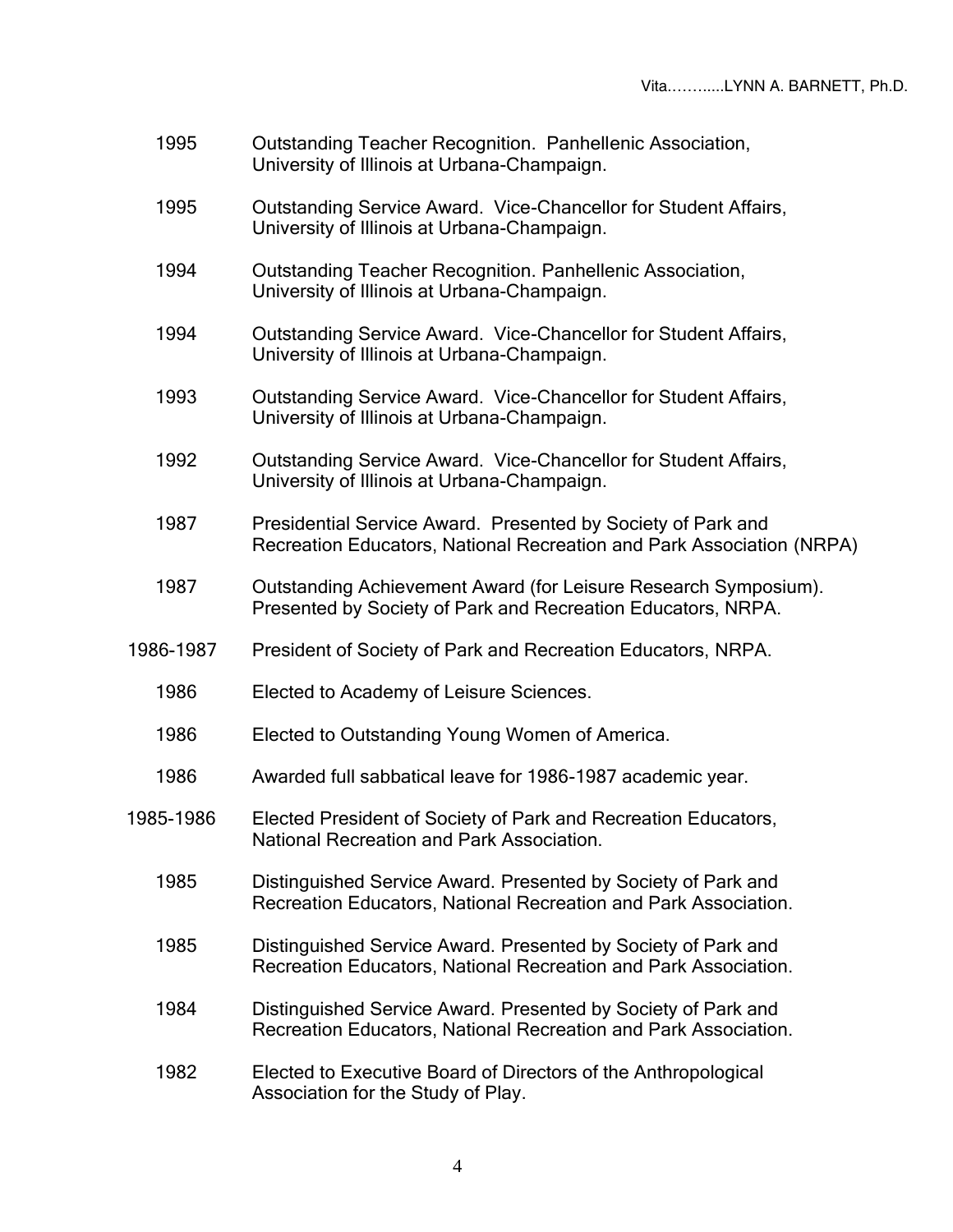1981 Elected to Board of Directors of Society of Park and Recreation Educators, National Recreation and Park Association.

## **SCHOLARSHIP**

# BOOK

Barnett, L. A. (Ed.). (1995). Research About Leisure: Past, Present, and Future Directions, 2<sup>nd</sup> ed. Champaign, IL: Sagamore Publishing.

Barnett, L. A. (Ed.). (in press).The Contribution of Play to Societies: Multiple Perspectives. UK: Inter-Disciplinary Press.

# BOOK CHAPTERS (INVITED)

Barnett, L. A. (in press). Playfulness: A Predisposition to Play Across the Lifespan. In Barnett, L. A. (Ed.), The Contribution of Play to Societies: Multiple Perspectives. UK: Inter-Disciplinary Press.

Barnett, L. A. (2014). Play behaviour. In A. C. Michalos (Ed.), Encyclopedia of Quality of Life and Well-Being Research, pp. 4833-4839. Dordrecht, Netherlands: Springer.

Barnett, L. A., and Hallmon, A. W. (in press). Play and Tourism. In J. Jafari & H. Xiao (Eds.), *Handbook of Tourism*, 2<sup>nd</sup> ed., 8 pages. Heidelberg: Springer.

Barnett, L. A., and Owens, M. H. (in press). Does play have to be playful? In James E. Johnson & Scott G. Eberle (Eds.), Handook of the Study of Play. NY: Rowman and Littlefield.

Barnett, L. A. and Blanco, J. A. (2013). Leisure and recreation across the life span. In Human Kinetics (Ed.), Introduction to recreation and leisure, 2<sup>nd</sup> ed (pp. 251-274). Champaign, IL: Human Kinetics.

Weiss, M. R. & Barnett, L. A. (2010). Children's physical activity and healthy development: Physical, social, emotional, and cognitive benefits. In Payne, L., Ainsworth, B., & Godbey, G. (Eds.), Leisure, Health, and Wellness: Making the Connections (pp. 201-212). State College, PA: Venture.

Barnett, L. A. (2010). Boredom in adolescence. In Levesque, R. J. R. (Ed.), Encyclopedia of Adolescence. New York: Springer.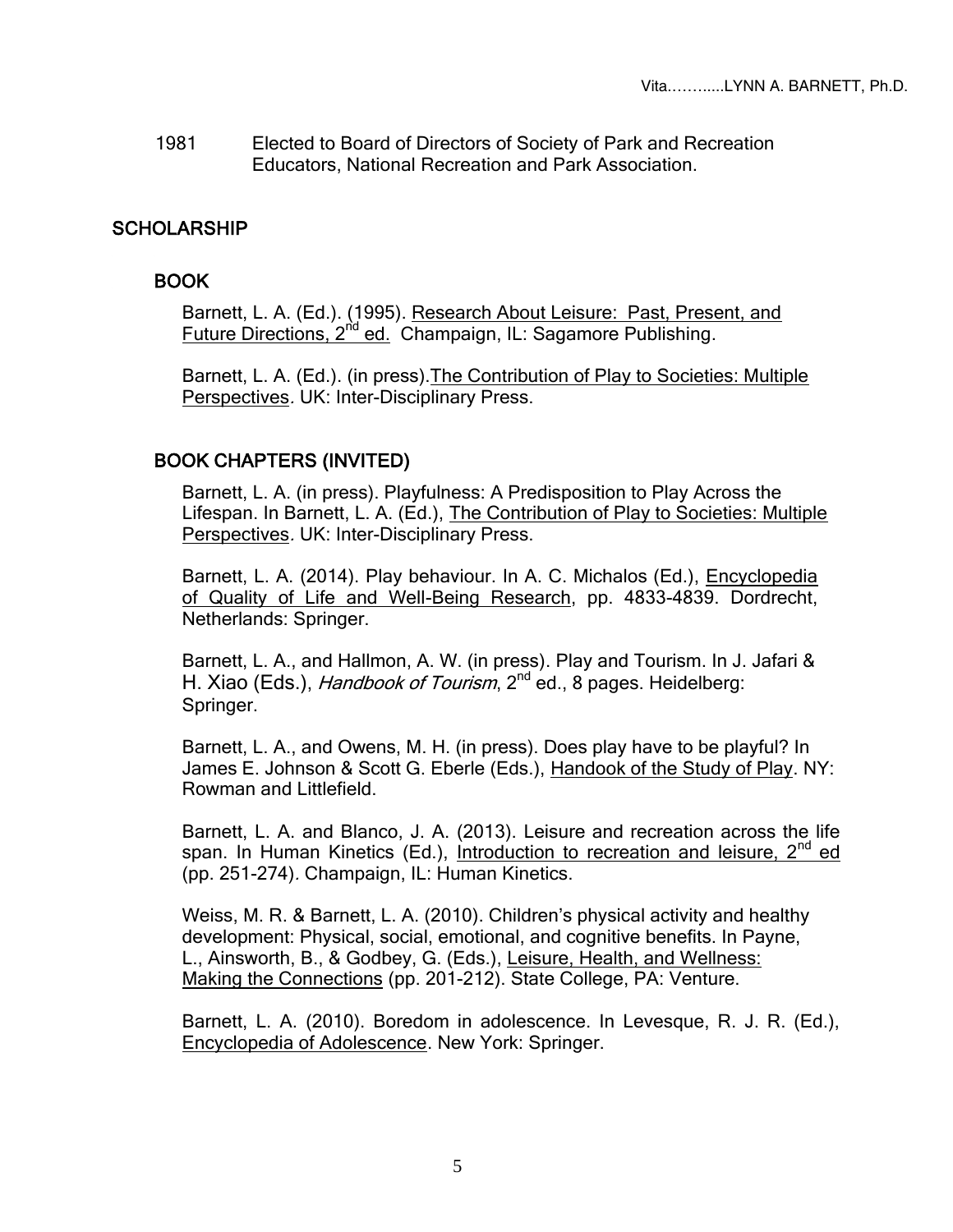Payne, L. L., & Barnett, L. A. (2006). Leisure and recreation across the life span. In Human Kinetics (Ed.), Introduction to recreation and Leisure. Champaign, IL: Human Kinetics.

Barnett, L. A. (2005). Swimming upstream: Building a case for recess. In K. Glascott-Burriss & B. Foulks-Boyd (Eds.), Outdoor Learning and Play: Ages 8- 12. Radford, VA: Association for Childhood Education International.

Barnett, L.A. (2004). Organized recreation and youth groups. In P.S. Fass (Ed.), History of Childhood. NY: Macmillan.

Barnett, L. A. (2003). Play. In J. Jafari (Ed.), Encyclopedia of Tourism. London: Routledge.

Barnett, L. A. (2002). The state of children's play. In J. Rollins, R. Bolig, & C. Mahan (Eds.), Children's Psychosocial Needs Across the Healthcare Curriculum. Austin, TX: Pro-Ed.

Barnett, L. A. (1998). The adaptive powers of being playful. In M. C. Duncan, G. Chick, and A. Aycock (Eds.), Play and Culture Studies: Diversions and Divergences in Fields of Play. Greenwich, CT: Ablex Publishing.

Chick, G. E. & Barnett, L. A. (1995). Children's play and adult leisure. In A. D. Pellegrini (Ed.), The Future of Play Theory. NY: State University of New York Press.

Barnett, L. A. and Wade, M. G. (1995). In celebration of leisure research: A reflective look back. In L. A. Barnett (Ed.), Research About Leisure: Past, Present, and Future Directions. Champaign, IL: Sagamore Publishing.

Orthner, D., Barnett, L. A., & Mancini, J. (1994). Leisure across the family lifecycle. In L. L'Abate (Ed.), Handbook of Developmental Family Psychology and Psychopathology. New York: Wiley.

Barnett, L. A. (1991). The developmental benefits of play for children. In B. L. Driver, P. J. Brown, & G. L. Peterson (Eds.), The Benefits of Leisure. State College, PA: Venture.

Barnett, L. A. (1991). Leisure research is a very good thing. In T. Goodale & P. A. Witt (Eds.), Recreation and Leisure: Issues in an Era of Change (3rd Ed.). University Park, PA: Venture.

Barnett, L. A. and Wade, M. G. (1988). In celebration of leisure research. In L.A. Barnett (Ed.), Research About Leisure: Past, Present, and Future Directions. Champaign, IL: Sagamore Publishing.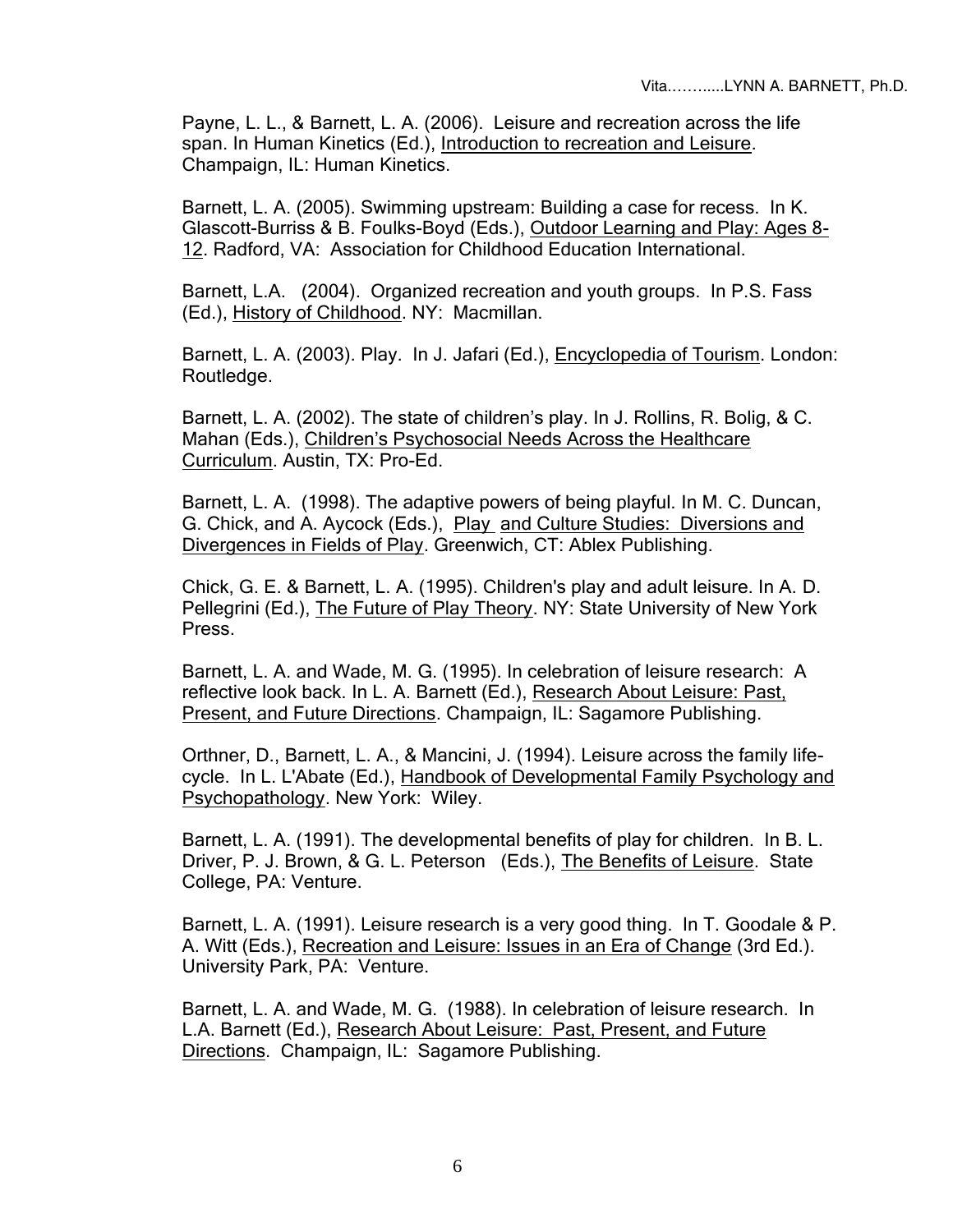Barnett, L. A. (1988). Play. In S. Parker and A. Graefe (Eds.), Handbook of Recreation and Leisure. University Park, PA: Venture.

Barnett, L. A. (1986). The WHY, WHAT, and HOW of research methods. In W.R. McKinney and R.V. Russell (Eds.), SPRE Annual on Education, Volume I. Alexandria, VA: National Recreation and Park Association.

Barnett, L. A. and Kane, M. J. (1984). Individual constraints on children's play. In M. G. Wade (Ed.), Constraints on Leisure. Springfield, IL: Charles C. Thomas.

Barnett, L. A. and Kane, M. J. (1984). Environmental constraints on play. In M. G. Wade (Ed.), Constraints on Leisure. Springfield, IL: Charles C. Thomas.

Barnett, L. A. (1982). Play as a form of human expression. In C. Ulrich (Ed.), Education in the 80's: Physical Education. Washington, D.C.: NEA Publication.

Barnett, L. A. (1980). The social psychology of children's play. In S. Iso-Ahola (Ed.), Social Psychological Perspectives on Leisure and Recreation. Springfield, IL: Charles C. Thomas.

Barnett, L. A. (1978). Research methods for the practitioner. In G. Hitzhusen (Ed.), Expanding Horizons in Therapeutic Recreation V. University of Missouri Press: National Recreation and Park Association.

#### JOURNAL ARTICLES (REFEREED)

Blanco, J. A., & Barnett, L. A. (in press). The effects of depression on leisure: Varying Relationships between enjoyment, sociability, participation, and desired outcomes. Leisure Sciences, in press.

Barnett, L. A. (2013). Children's perceptions of their play: Scale development and validation. Child Development Research, 2013, 18 pages. <http://dx.doi.org/10.1155/2013/284741>

Barnett, L. A. (2013). Mothers' perceptions of their children's play: Scale development and validation. Universal Journal of Psychology, 1(3), 121-144.

Barnett, L.A. (2013). What people want from their leisure: The contributions of personality facets in differentially predicting desired leisure outcomes. Journal of Leisure Research, 2013, 45(2), 150-191.

Magnuson, C. D., & Barnett, L. A. (2013). The playful advantage: How playfulness enhances coping with stress. Leisure Sciences,  $35(2)$ , 129-144.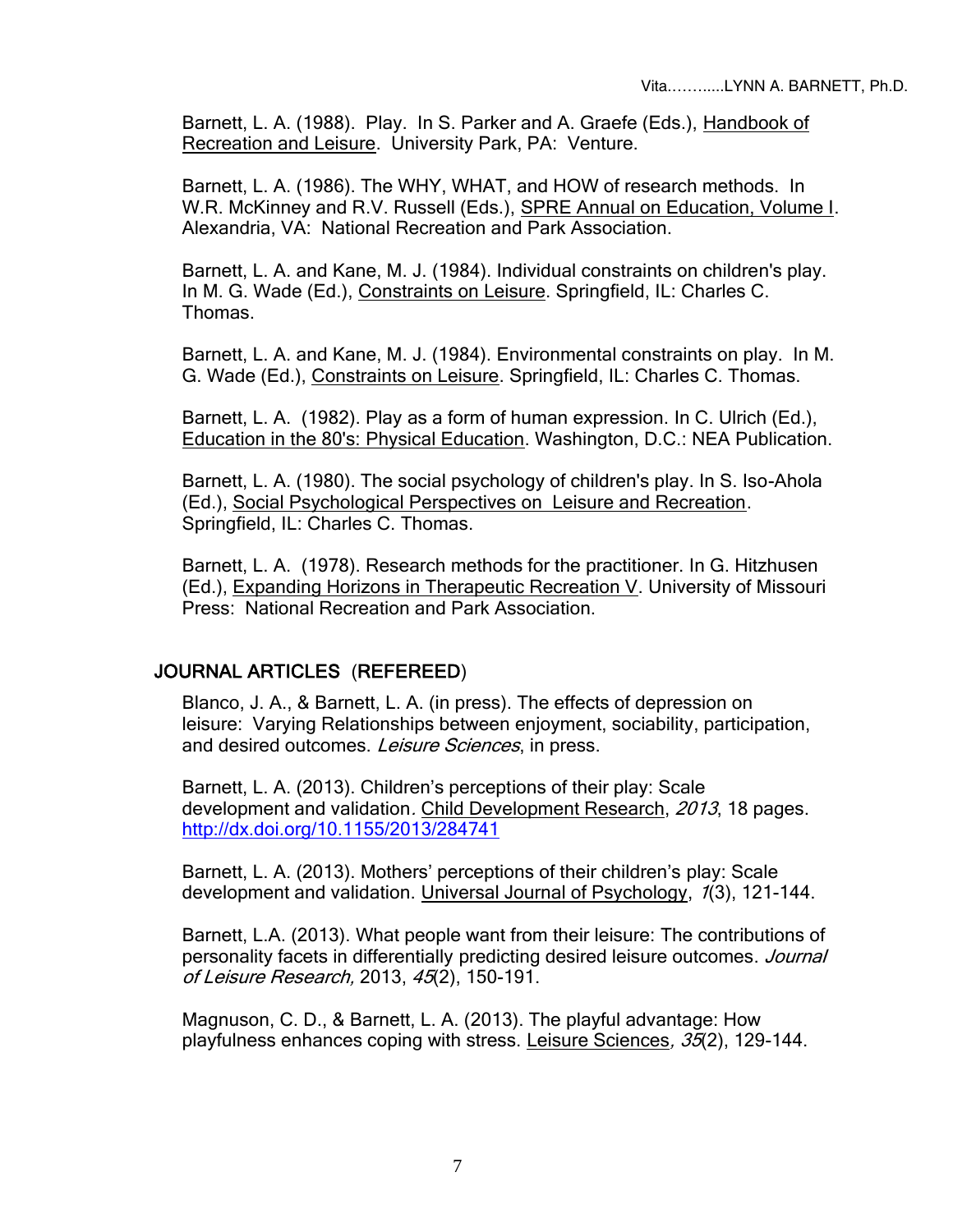Barnett, L.A. (2011-2012). Playful people: Fun is in the mind of the beholder. Imagination, Cognition, and Personality, 31(3), 169-198.

Barnett, L.A. (2011). How do playful people play? Gendered and racial leisure perspectives, motives, and preferences of playful college students. Leisure Sciences, 33, 382–401.

Barnett, L. A. & Weber, J. J. (2009). Teaching children about religion, spirituality, themselves, and others: The role of faith-based recreational activities. Society & Leisure/Loisir et Societe, 33(1),147-178.

Barnett, L. A. & Weber, J. J. (2008). Perceived benefits to children from participating in different recreational activities. Journal of Park & Recreation Administration, 26(3), 1-20.

Barnett, L.A. (2008). Predicting youth participation in extracurricular recreational activities: Relationships with individual, parent, and family characteristics. Journal of Park and Recreation Administration, 26(2), 28-60. special issue on Youth (P. Witt, guest editor).

Barnett, L. A. (2008). Playhouses for children. In G. Cross, R. Maddox, & W. Pencak (Eds.), Dictionary of American History.

Barnett, L. A. (2007). "Winners" and "Losers": The effects of being allowed or denied entry into competitive extracurricular activities. Journal of Leisure Research, 39(2), 316-344.

Barnett, L. A. (2007). The nature of playfulness in young adults. Personality and Individual Differences, 43, 949-958.

Barnett, L. A. (2006). Flying high or crashing down: Girls' accounts of trying out for extracurricular activities. Journal of Adolescent Research, 21(5), 514-541.

Barnett, L. A. (2006). Accounting for leisure preferences from within: The relative contributions of gender, race or ethnicity, personality, affective style, and motivational orientation. Journal of Leisure Research, 38(4), 445-475.

Barnett, L. A. & Klitzing, S. W. (2006). Boredom in free time: Relationships with personality, affect, and motivation for different gender, racial and ethnic student groups. Leisure Sciences, 28(3), 223-244.

Barnett, L. A. (2005). Measuring the ABCs of leisure experience: Awareness, boredom, challenge, distress. Leisure Sciences, 27(2), 131-156.

Barnett, L.A. (1992). Characterizing playfulness: Correlates with individual attributes and personality traits. Play and Culture, 4(4), 371-393.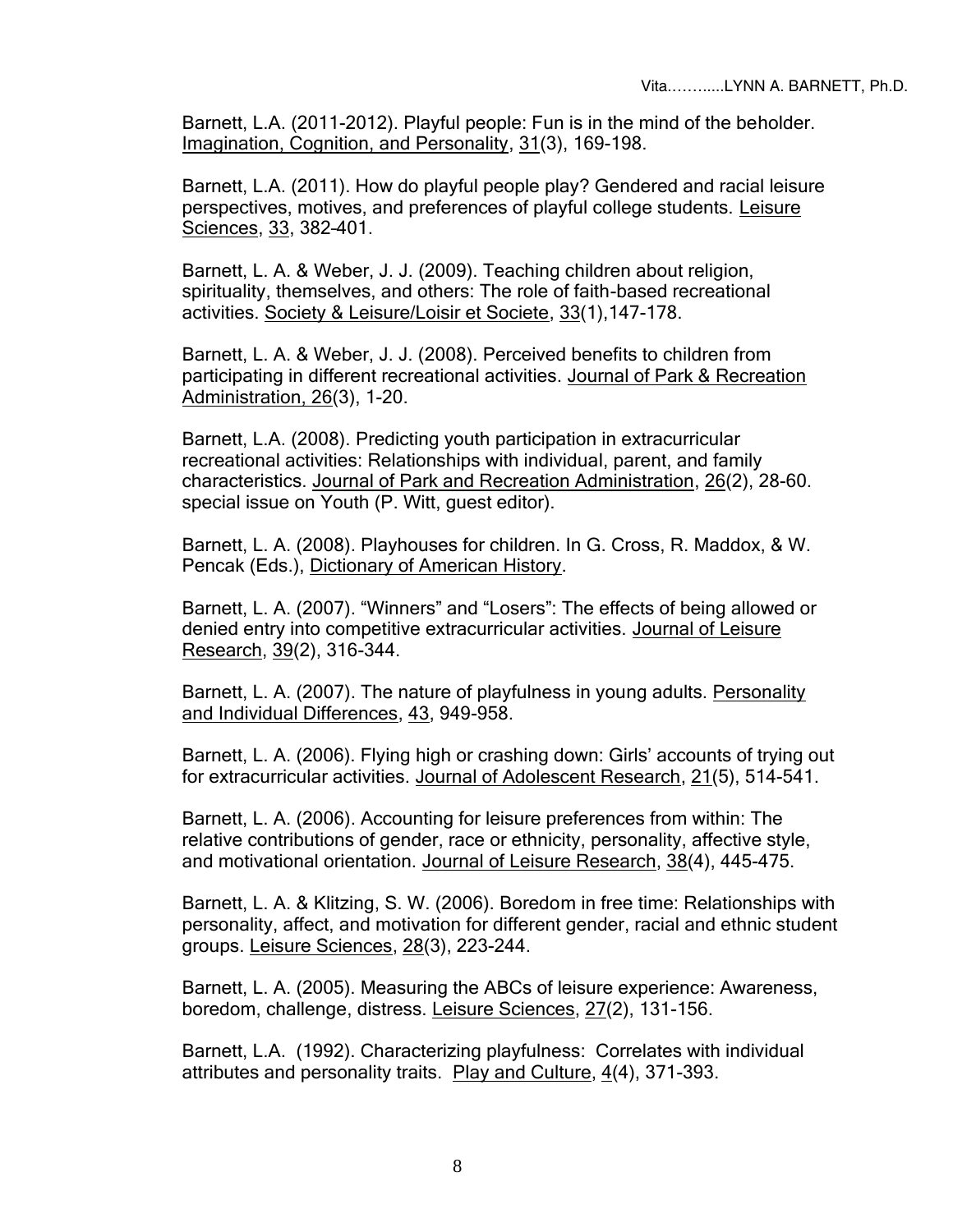Kleiber, D. A. and Barnett, L. A. (1991). El ocio en la infancia. Infancia y Sociedad, 8, 5-16.

Barnett, L.A. (1991). The playful child: Measurement of a disposition to play. Play and Culture, 4(1), 51-74.

Barnett, L.A. (1990). Playfulness: Definition, design, and measurement. Play and Culture, 3(4), 319-336.

Barnett, L.A. (1990). Developmental benefits of play for children. Journal of Leisure Research, 22(2), 138-153.

Barnett, L.A. and Chick, G.E. (1986). Parents' leisure and their children's play. Journal of Leisure Research, 18(4), 266-283.

Barnett, L.A. (1986). Young children's free play and problem solving ability. Leisure Sciences, 7(1), 25-46.

Barnett, L.A., and Fiscella, J. (1985). A child by any other name... A comparison of the playfulness of gifted and nongifted children. Gifted Child Quarterly, 29(2), 61-66.

Dattilo, J., and Barnett, L. A. (1985). An analysis of the relationship between choice and pleasure: Therapeutic recreation for individuals with severe handicaps. Therapeutic Recreation Journal, 19 (3), 79-91.

Barnett, L.A., and Kleiber, D.A. (1984). Playfulness and the early play environment. Journal of Genetic Psychology, 144, 153-164.

Barnett, L.A. (1984). Young children's resolution of distress through play. Journal of Child Psychology and Psychiatry, 25(3), 477-483.

Barnett, L.A., and Kleiber, D.A. (1982). Concomitants of playfulness in early childhood: Cognitive abilities and gender. Journal of Genetic Psychology, 139(3),115-127.

Barnett, L.A. (1981). Play and creativity: An investigation of their relationship with preschool children. Leisure Studies Quarterly, 2(4), 5-7.

Barnett, L.A., and Storm, B. (1981). Play, pleasure and pain: The reduction of anxiety through play. Leisure Sciences, 4(2), 161-176.

Barnett, L.A., and Kruidenier, W.P. (1981). The effects of encapsulation on preschool children's imaginative play. Journal of Leisure Research, 13(4), 323- 336.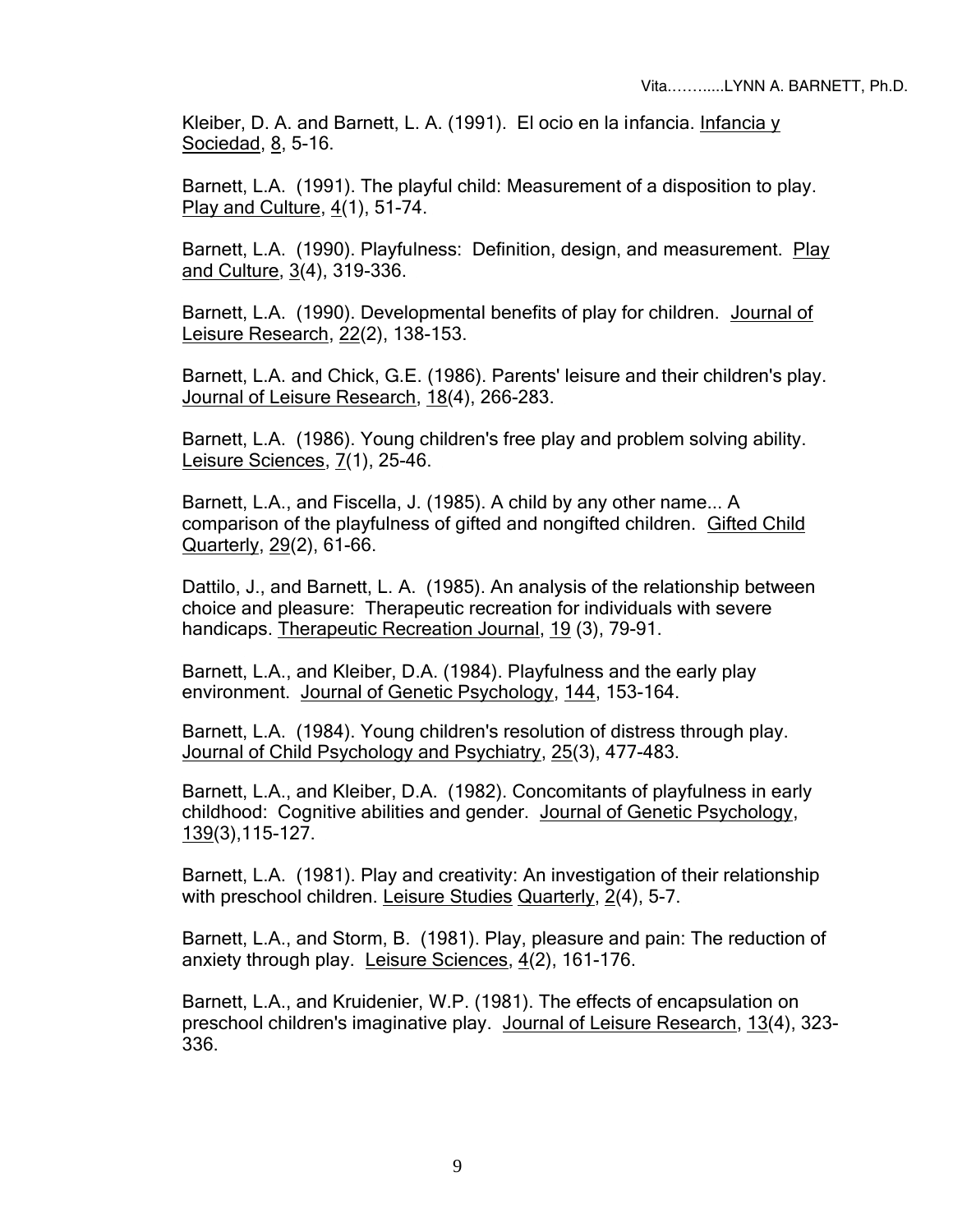Kleiber, D.A., and Barnett, L.A. (1980). Leisure in childhood. Young Children, 35 (5), 47-53.

Barnett, L.A., and Wade, M.G. (1979). Children's play and the processing of information: An integrative study. Leisure Sciences, 2(1),13-37.

Barnett, L.A. (1979). The cognitive correlates of play. Leisure Today: Play, 79, 40-43.

Barnett, L.A. (1978). Theorizing about play: Critique and direction. Leisure Sciences, 1(2), 113-129.

Barnett, L.A. (1976). Current thinking about children's play: Learning to play or playing to learn? Quest, Monograph 26, 5-16.

Barnett, L.A. (1976). Play and intrinsic rewards: Reply to Csikszentmihalyi. Journal of Humanistic Psychology, 16(3), 83-87.

#### JOURNAL ARTICLES (NONREFEREED)

Barnett, L.A. (1985). The puzzle of science. Leisure Information Quarterly,  $12(1)$ , 1-4.

Barnett, L.A. (1984). Children's play and creativity. Self, March, 118-121.

Barnett, L.A. (1982). Can pain be cured by play? Parks and Recreation, 17(4), 14-15.

Barnett, L.A. (1981). What is play? Parks and Recreation, 16(7), 18-19.

Barnett, L.A. (1980). A review of play research: An obituary. Anthropological Association for the Study of Play, 6(4), 3-4.

Kleiber, D.A., and Barnett, L.A. (1979). Playfulness: A personality variable of direct relevance to leisure research. Parks and Recreation, 14 (11), 22-23.

Bullock, C.C., and Barnett, L.A. (1979). Close-up on leisure research. Parks and Recreation, 14(9), 100-102.

Barnett, L.A. (1976). Developing with toys. Redbook, Special Christmas issue, 59-67.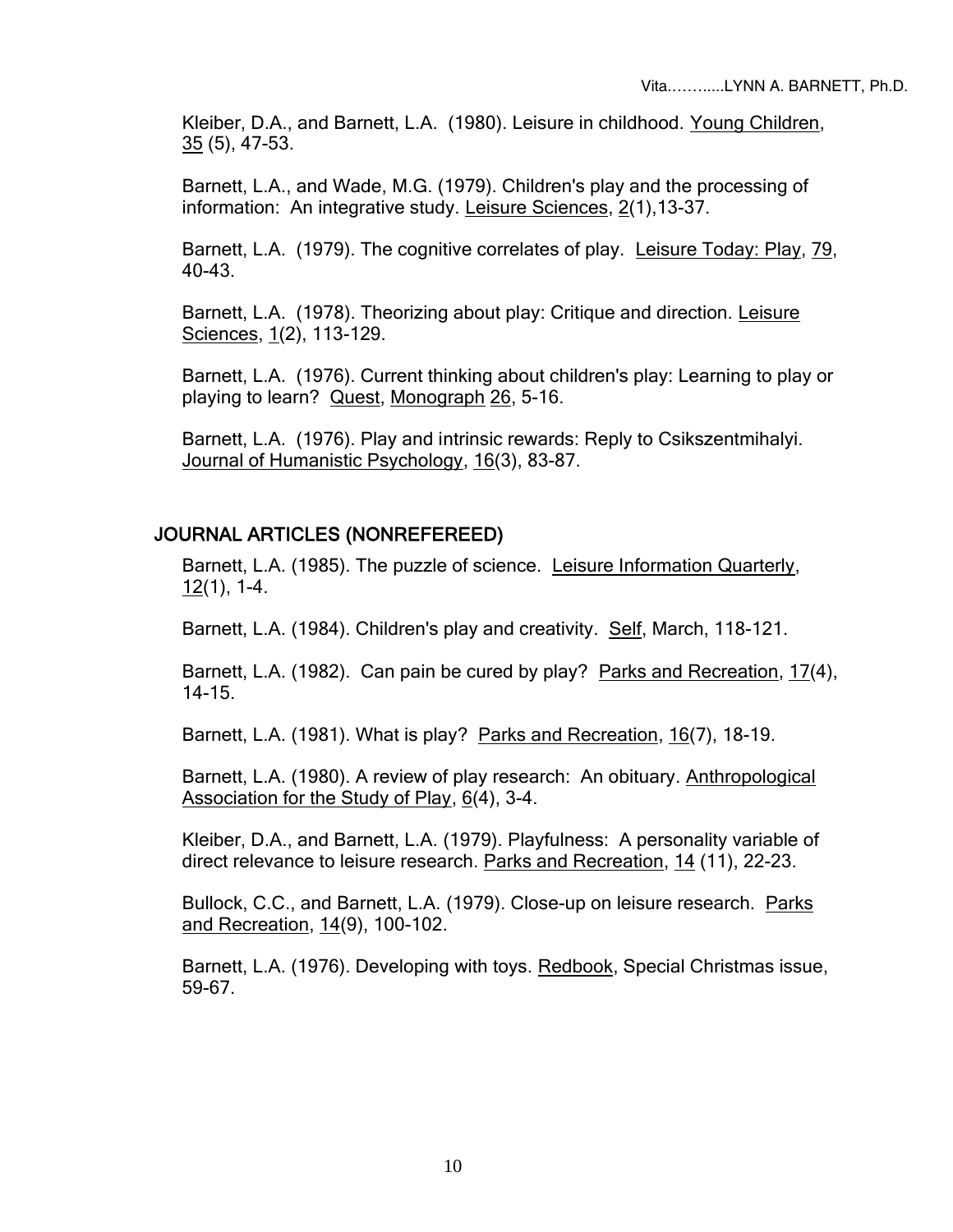## TECHNICAL REPORTS

Barnett, L. A. (2011). "The scientific evidence on suicide in the military: A working model, supporting documentation, and suggested FMWR remedial approaches." Department of the Army, Army Construction Engineering Research Laboratory. 152 pp.

Barnett, L. A. (2011). "Spousal abuse in the military: A model of effects and remedies identified in the scientific literature." Department of the Army, Army Construction Engineering Research Laboratory. 178 pp.

Barnett, L. A. (2009). "The Facilitating Role of Sports Participation in Military Combat Readiness." Department of the Army, Construction Engineering Research Laboratory.

Barnett, L.A. and Baldwin, C.K. (2000). Youth at risk programs and resources. National Recreation Foundation via Champaign Park District and Springfield Park District.

Barnett, L.A. (1999). Playground design for children with special needs. GameTime, Inc.

Barnett, L.A., and Edwards, D.E. (1998). The play of multiply handicapped children. Hope School, Springfield, IL.

Barnett, L.A. and Roberts, G.C. (1990). Salience of rewards and children's intrinsic motivation.

Ellis, M.J., and Barnett, L.A. (1988). Arousal modulation as a function of visual complexity.

Ellis, M.J., Barnett, L.A., and Korb, R.J. (1984). The psychophysiological correlates of play.

Barnett, L.A., and Ellis, M.J. (1980). The paradox of play research.

Barnett, L.A. (1979). Methodological approaches to the study of children's play behavior.

Barnett, L.A. (1978). Play as stimulus-seeking behavior.

## ABSTRACTS

Jones, J. J. and Barnett, L. A. (2013). "The relationship of sense of community and health-related quality of life among female cancer survivors." Abstracts from the Symposium on Leisure Research. Ashburn, VA: National Recreation and Park Association.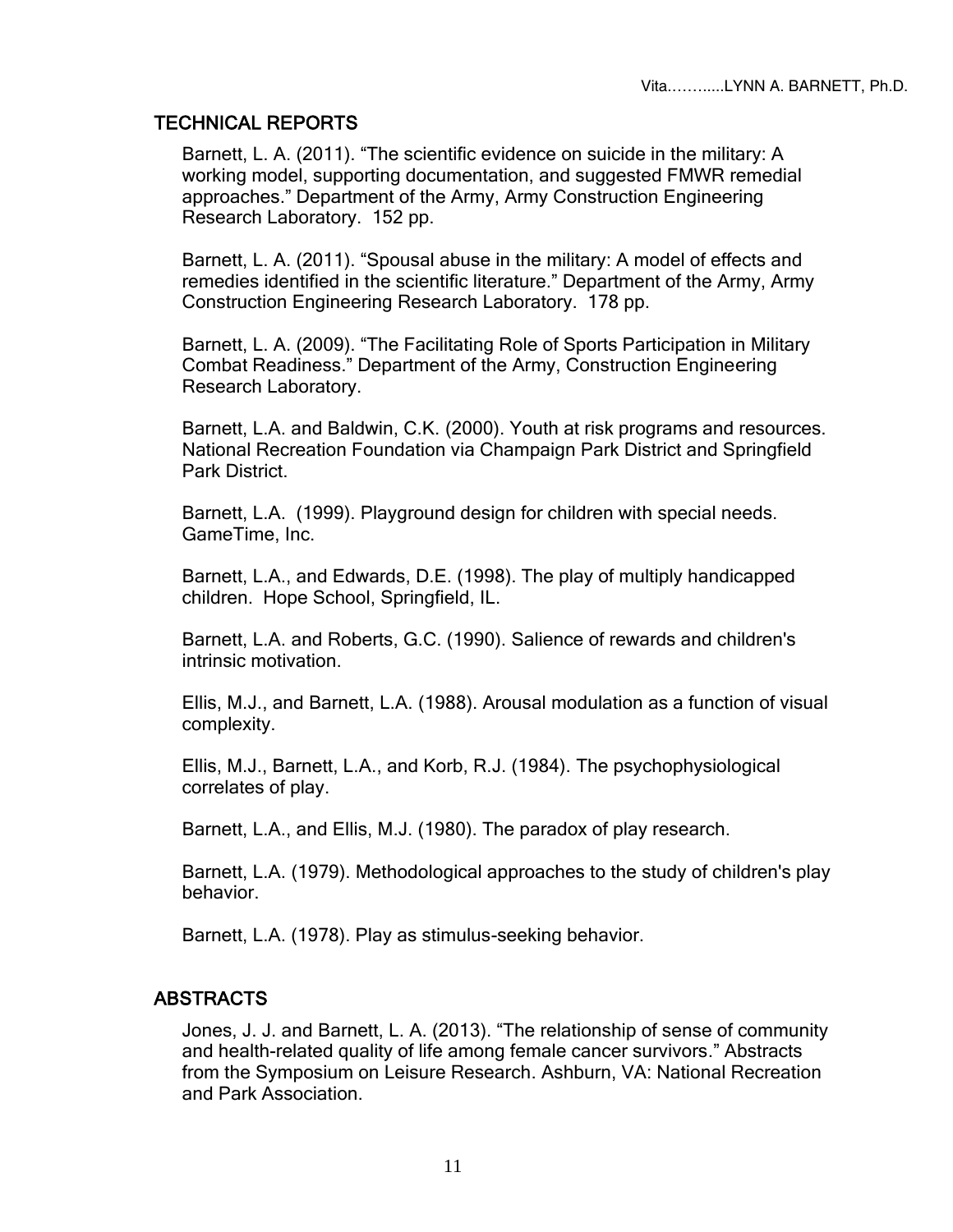Barnett, L. A. and Magnuson, C. A. (2011). The therapeutic value of being playful. Abstracts from the Symposium on Leisure Research. Ashburn, VA: National Recreation and Park Association.

Blanco, J. A. and Barnett, L. A. (2011). The ups and downs of leisure: The effects of depression on leisure participation. Abstracts from the Symposium on Leisure Research. Ashburn, VA: National Recreation and Park Association.

Barnett, L. A. (2008). Types of recreational participation across childhood: Correlates and outcomes. In McCormick, B. & Kivel, B. (Eds.), Abstracts from the 2008 Symposium on Leisure Research. Ashburn, VA: National Recreation and Park Association.

Barnett, L. A. (2008). Why parents differentially enroll their children in recreational activities. In McCormick, B., & Kivel, B. (Eds.), Abstracts from the 2008 Symposium on Leisure Research. Ashburn, VA: National Recreation and Park Association.

Barnett, L. A. & Taylor, K. (2008). How playful people view their leisure. In McCormick, B., & Kivel, B. (Eds.), Abstracts from the 2008 Symposium on Leisure Research. Ashburn, VA: National Recreation and Park Association.

Mulvaney, M., McKinney, W., & Barnett, L. A. (2008). Online learning: Examining instructional design strategies in leisure curricula. In McCormick, B., & Kivel, B. (Eds.), Abstracts from the 2008 Symposium on Leisure Research. Ashburn, VA: National Recreation and Park Association.

Barnett, L. A. (2007). Personality characteristics of playful adults: Perceiving and defining adult playfulness. In Schneider, I. & McCormick, B. (Ed.), Abstracts from the 2007 Symposium on Leisure Research (pp. 266-269). Ashburn, VA: National Recreation and Park Association.

Barnett, L. A. & Weber, J. J. (2007). The role of out-of-school activities in children's lives: How parents perceive the benefits of recreational participation. In Schneider, I. & McCormick, B. (Ed.), Abstracts from the 2007 Symposium on Leisure Research (pp. 234-237). Ashburn, VA: National Recreation and Park Association.

Ross, S., Barnett, L.A., & Shinew, K. (2004). Women crossing gender roles in sport. In Abstracts from the Symposium on Leisure Research, Volume XXVI. Alexandria, VA: National Recreation and Park Association.

Klitzing, S. & Barnett, L.A. (2001). Women who are homeless and traditional definitions of leisure. In Samdahl, D. & Stewart, W. (Eds.), Abstracts from the Symposium on Leisure Research, Volume XXIII. Alexandria, VA: National Recreation and Park Association.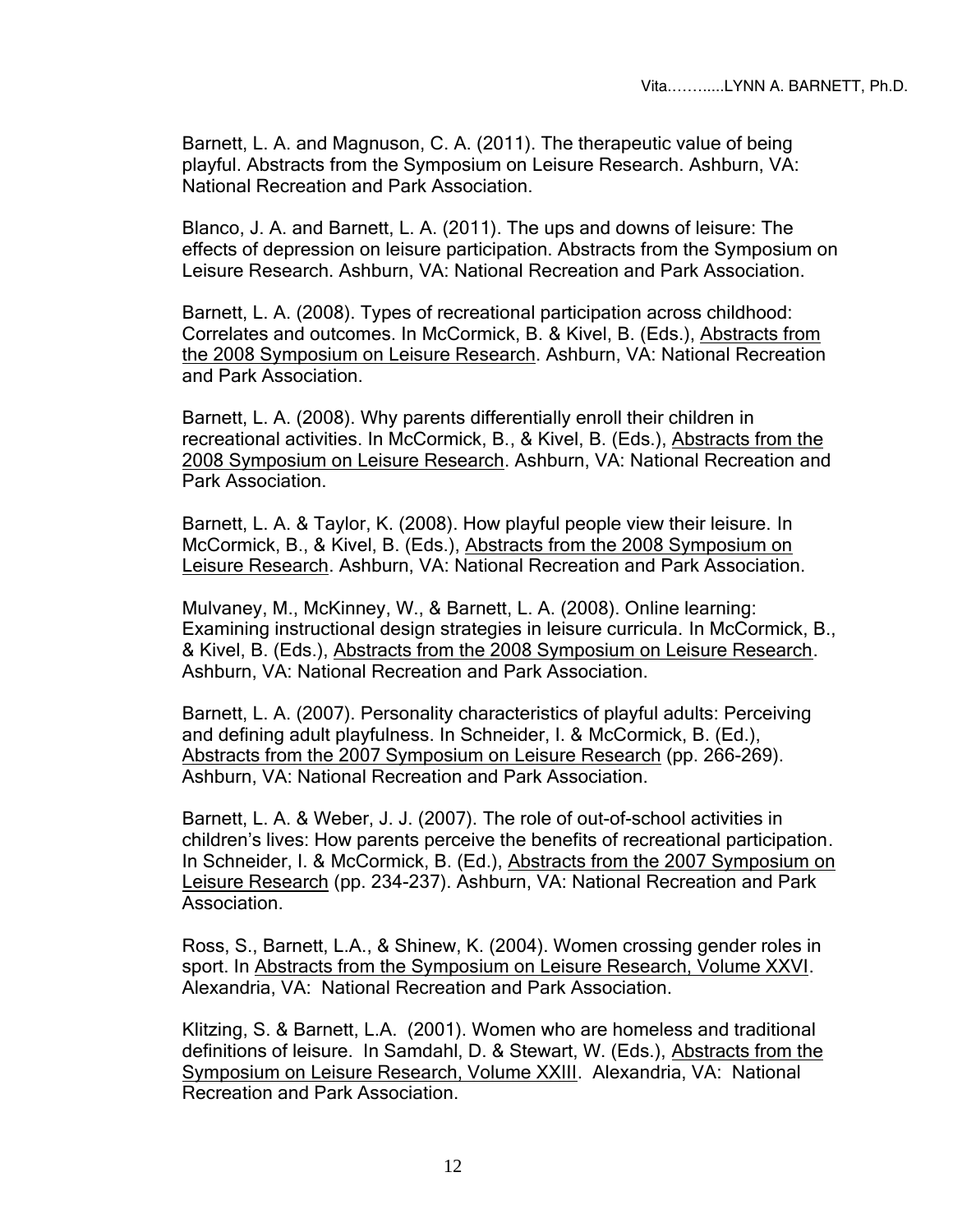Baldwin, C., Shinew, K. & Barnett, L.A. (1998). Self-as-entertainment and adolescents' freely chosen activities: A comparison of high and low self-asentertainers. In M. Bialeschki & W. Stewart (Eds.), Abstracts from the Symposium on Leisure Research, Volume XX. Alexandria, VA: National Recreation and Park Association.

Barnett, L.A. (1992). Maximizing error in play research. In L. Caldwell and C. Cutler-Riddick (Eds.), Abstracts from the Symposium on Leisure Research, Volume XIV. Alexandria, VA: National Recreation and Park Association.

Barnett, L.A. (1992). Leisure across the life-span. In L. Caldwell and C. Cutler-Riddick (Eds.), Abstracts from the Symposium on Leisure Research, Volume XIV. Alexandria, VA: National Recreation and Park Association.

Barnett, L.A. (1989). Playfulness: Measuring the quality of play and of the player. In L.H. McAvoy and D. Howard (Eds.), Abstracts from the Symposium on Leisure Research, Volume XI. Alexandria, VA: National Recreation and Park Association.

Sullivan, K. L. and Barnett, L.A. (1989). The dimensions of leisure. In L.H. McAvoy and D. Howard (Eds.), Abstracts from the Symposium on Leisure Research, Volume XI. Alexandria, VA: National Recreation and Park Association.

Chick, G.E. and Barnett, L.A. (1987). The hairy leisure class. In C. Howe, and K. Henderson (Eds.), Abstracts from the Symposium on Leisure Research, Volume IX. Alexandria, VA: National Recreation and Park Association.

Barnett, L.A. (1985). Chips off the ol' block: Parents' leisure and their children's play. In P.A. Witt, and R. MacNeil (Eds.), Abstracts from the Symposium on Leisure Research, Volume VII. Alexandria, VA: National Recreation and Park Association.

Barnett, L.A. (1983). Play and the gifted child: An investigation with preschoolers. In S. Iso-Ahola, and C. Howe (Eds.), Abstracts from the Symposium on Leisure Research, Volume V. Alexandria, VA: National Recreation and Park Association.

Barnett, L.A. (1982). Play and emotional development: An investigation of their relationship with preschool children. In S. Iso-Ahola (Ed.), Abstracts from the Symposium on Leisure Research, Volume IV. Alexandria, VA: National Recreation and Park Association.

Barnett, L.A. (1980). The effects of playground encapsulation on children's imaginative play. In D.R. Dunn (Ed.), Abstracts from the Symposium on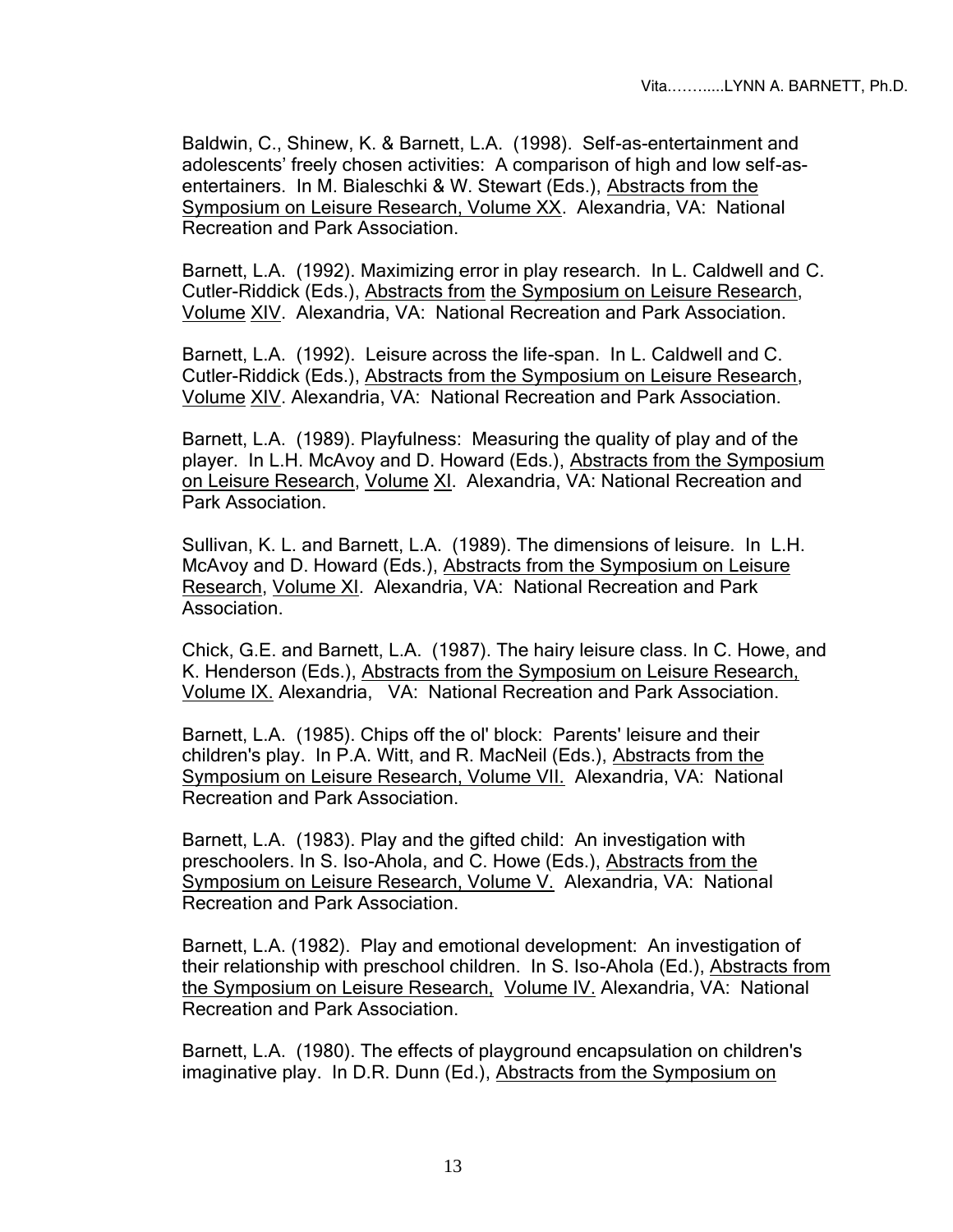Leisure Research, Volume II. Alexandria, VA: National Recreation and Park Association.

Barnett, L.A. (1979). Play, pleasure and pain: A test of the psychoanalytic theory of play. In A. Wright, and P. Farrell (Eds.), Abstracts from the Symposium on Leisure Research, Volume I. Alexandria, VA: National Recreation and Park Association.

#### PAPERS PRESENTED AT PROFESSIONAL MEETINGS

Barnett, L. A. (2014, February). The Importance of Play for Children's "Sense of Place". Paper presented at U. S. Play Coalition, Clemson , SC.

Barnett, L. A. (2014, February). Facilitating Healthy Play in Parks with "Loose Parts" Playgrounds. Paper presented at U. S. Play Coalition, Clemson , SC.

\*Barnett, L. A. (2013, July). Playfulness across the lifespan. Paper presented at 2<sup>nd</sup> Global Conference on Play, Oxford University, UK.

Barnett, L. A. (2013, June). The meaning and correlates of playfulness in school-aged children. Paper presented at Third World Congress on Positive Psychology, Los Angeles, CA.

Jones, J. J. and Barnett, L. A. (2013). "The relationship of sense of community and health-related quality of life among female cancer survivors." Leisure Research Symposium, National Recreation and Park Association, Houston, TX.

Barnett, L. A. and Magnuson, C. A. (2011). "The therapeutic value of being playful." Leisure Research Symposium, National Recreation and Park Association, Atlanta, GA.

Blanco, J. A. and Barnett, L. A. (2011). "The ups and downs of leisure: The effects of depression on leisure participation." Leisure Research Symposium, National Recreation and Park Association, Atlanta, GA.

Barnett, L. A. (2010). "Children's play: New research directions and questionable relationships." National Association for the Education of Young Children, Anaheim, CA.

Barnett, L. A. (2008). Types of recreational participation across childhood: Correlates and outcomes. Symposium on Leisure Research, National Recreation and Park Association Congress.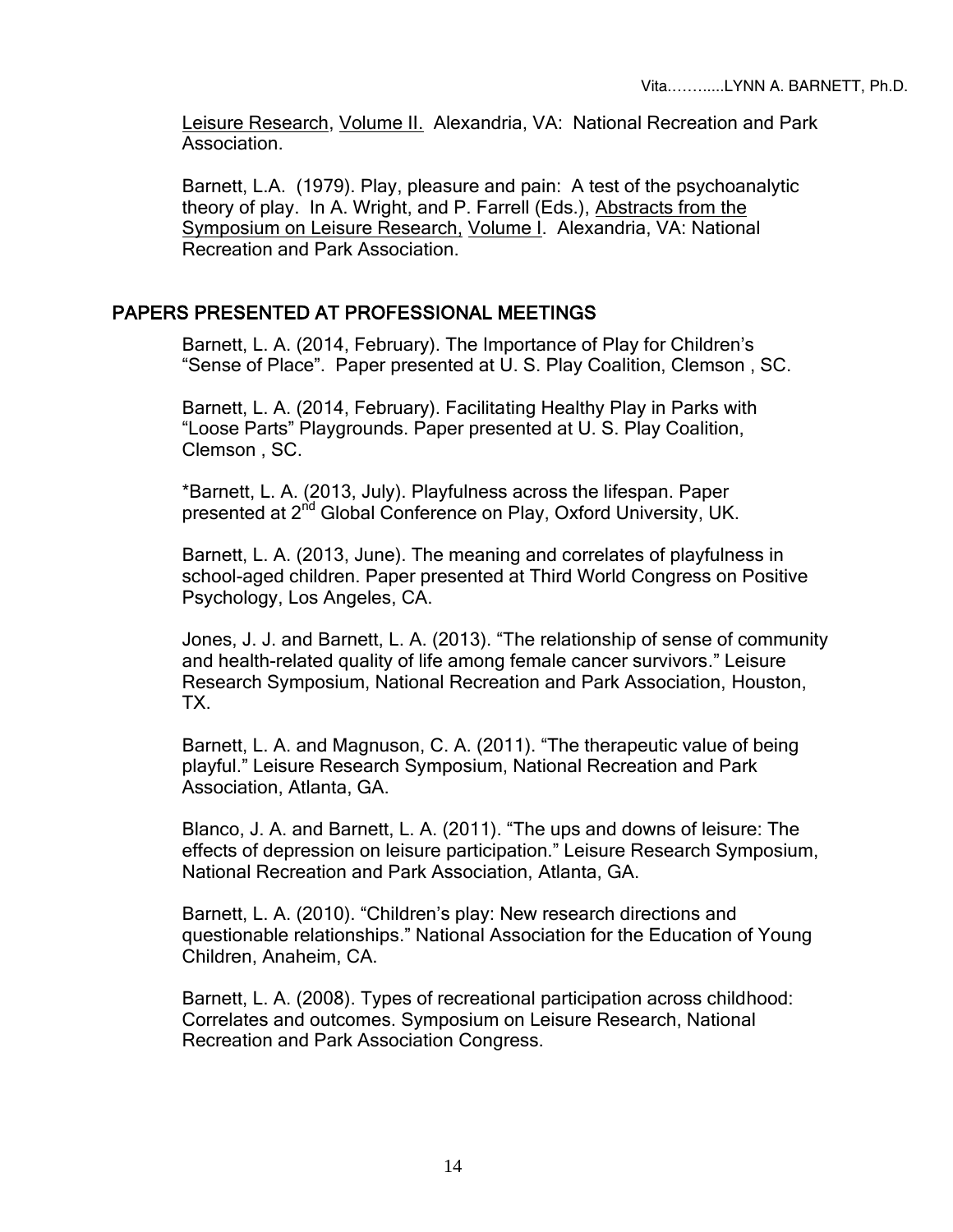Barnett, L. A. (2008). Why parents differentially enroll their children in recreational activities. Symposium on Leisure Research, National Recreation and Park Association Congress.

Barnett, L. A. & Taylor, K. (2008). How playful people view their leisure. Symposium on Leisure Research, National Recreation and Park Association Congress.

Mulvaney, M., McKinney, W., & Barnett, L. A. (2008). Online learning: Examining instructional design strategies in leisure curricula. Symposium on Leisure Research, National Recreation and Park Association Congress.

Barnett, L. A. (2008). Playfulness, development and healthy aging in young adults. Association for the Study of Play.

Barnett, L. A. (2007). Personality characteristics of playful adults: Perceiving and defining adult playfulness. Symposium on Leisure Research, National Recreation and Park Association Congress.

Barnett, L. A. & Weber, J. J. (2007). The role of out-of-school activities in children's lives: How parents perceive the benefits of recreational participation. Symposium on Leisure Research, National Recreation and Park Association Congress.

Ross, S., Shinew, K., & Barnett, L.A. (Oct. 2004). Women crossing gender lines in sport. Symposium on Leisure Research, National Recreation and Park Association Congress.

Klitzing, S.W. & Barnett, L.A. (Oct. 2001). Women who are homeless and traditional forms of leisure. Symposium on Leisure Research, National Recreation and Park Association Congress; Salt Lake City,UT.

Baldwin, C., Shinew, K. & Barnett, L.A. (Oct 1998). Self-as-entertainment and adolescents' freely chosen activities: A comparison of high and low self-asentertainers. Symposium on Leisure Research, National Recreation and Park Association Congress; Miami, FL.

Barnett, L.A. (Sept 1994). What about graduate school? Illinois Parks and Recreation Association Conference; Champaign, IL.

Hood, C. D. and Barnett, L.A. (May 1993). Dysfunctional families and their leisure: The adolescent child's perspective. Seventh Canadian Congress on Leisure Research; Winnipeg, Manitoba, Canada.

Barnett, L.A. (Oct 1992). Maximizing error in play research. Symposium on Leisure Research, National Recreation and Park Association Congress; Cincinnati, OH.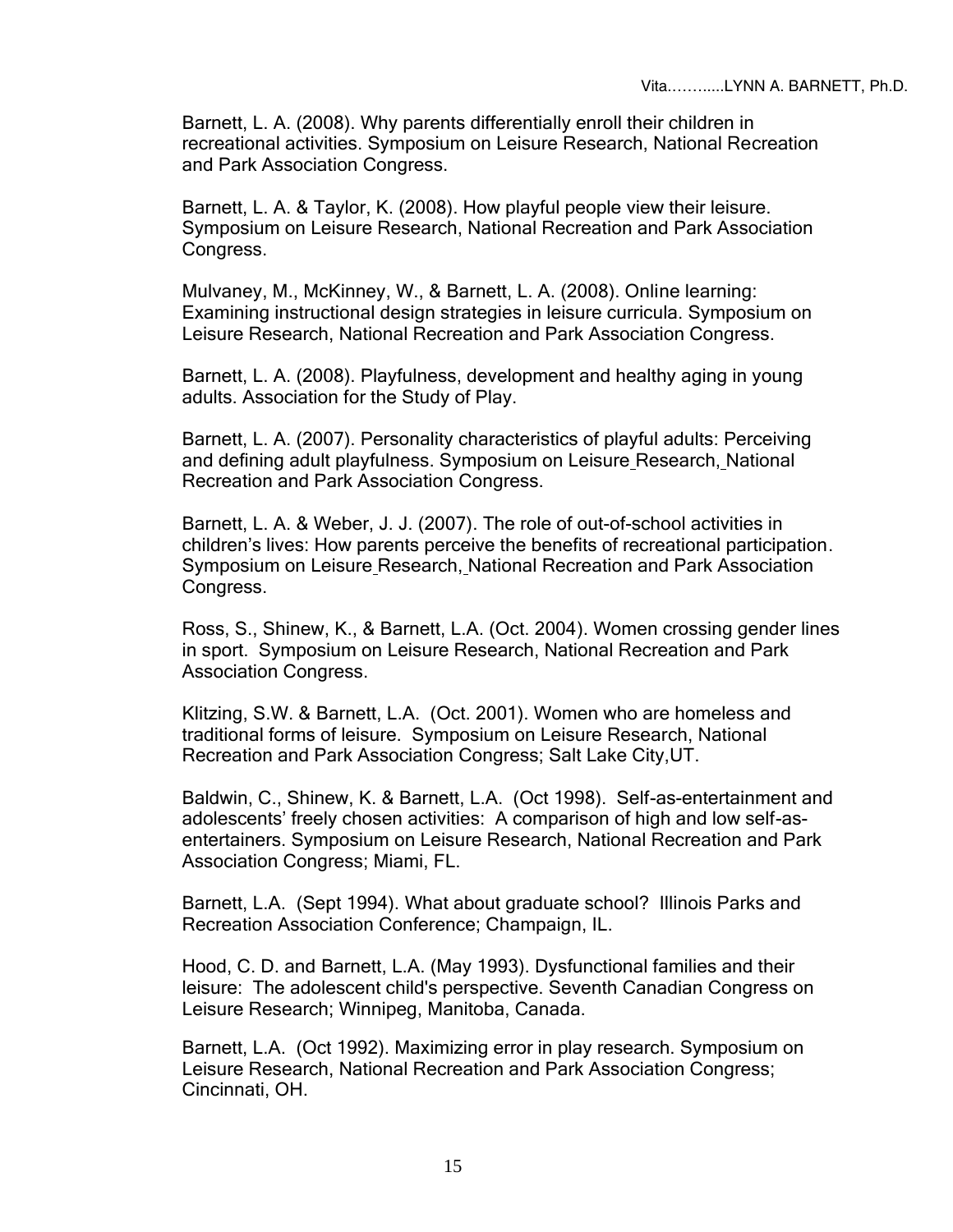Barnett, L.A. (Oct 1992). Invited discussant: Leisure across the life-span. Symposium on Leisure Research, National Recreation and Park Association Congress; Cincinnati, OH.

Barnett, L.A. (Oct 1989). Playfulness: Measuring the quality of play and of the player. Symposium on Leisure Research, National Recreation and Park Association Congress; San Antonio,TX.

Sullivan, K.L. and Barnett, L.A. (Oct 1989). The dimensions of leisure. Symposium on Leisure Research, National Recreation and Park Association Congress; San Antonio, TX.

Barnett, L.A. (May 1989). The developmental benefits of play for children. Beneficial Consequences of Leisure Conference; Snow Bird, UT.

Barnett, L.A. (Oct 1988). Commentary on the Psychology and Social Psychology of Leisure." Symposium on Leisure Research, National Recreation and Park Association Congress; Indianapolis, IN.

Chick, G.E., and Barnett, L.A. (Sept 1987). The hairy leisure class. Symposium on Leisure Research, National Recreation and Park Association Congress; New Orleans, LA.

Barnett, L.A. (May 1987). What parents learn from their kids and what kids learn from their parents. Building Family Strengths: The Tenth Annual National Symposium; Lincoln, NE. (Invited Keynote Address)

Barnett, L.A. (Oct 1985). Chips off the ol' block - Parents' leisure and their children's play. Symposium on Leisure Research, National Recreation and Park Association Congress; Dallas, TX.

Barnett, L.A. (Oct 1983). The hydrography of hedonism. Symposium on Leisure Research, National Recreation and Park Association Congress; Kansas City, MO. (Invited Keynote Address)

Barnett, L.A. (Oct 1983). The play of gifted children. Symposium on Leisure Research, National Recreation and Park Association Congress; Kansas City, MO.

Barnett, L.A. (Oct 1982). Play and emotional development: An investigation of their relationship with preschool children. Symposium on Leisure Research, National Recreation and Park Association Congress; Louisville, KY.

Barnett, L.A., and Wade, M.G. (Apr 1982). Current research and future directions for play. Anthropological Association for the Study of Play; London, Ontario.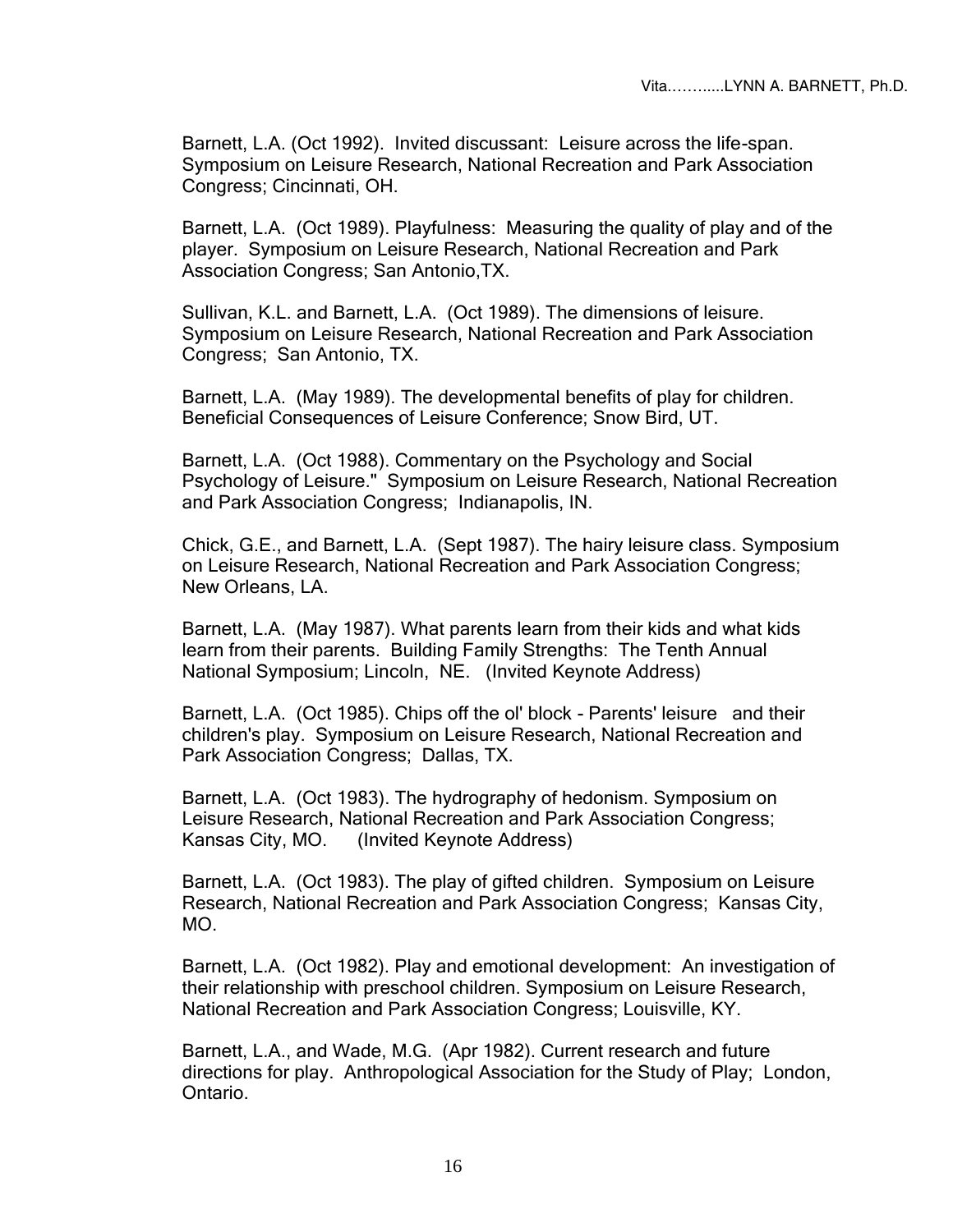Barnett, L.A. (Oct 1980). The effects of playground encapsulation on preschool children's imaginative play. Symposium on Leisure Research, National Recreation and Park Association Congress; Phoenix, AZ.

Barnett, L.A., and Storm, B. (Oct 1979). Play, pleasure, and pain: A test of the psychoanalytic theory of play. Symposium on Leisure Research, National Recreation and Park Association Congress; New Orleans, LA.

Barnett, L.A. (Mar 1979). Playfulness as a personality trait in young children. American Association for Health, Physical Education and Recreation Congress; New Orleans, LA.

Barnett, L.A., Kleiber, D.A., and Wade, M.G. (Oct 1978). The relationship between playful behavior and divergent thinking ability. Symposium on Leisure Research, National Recreation and Park Association Congress; Miami, FL.

Kleiber, D.A., Barnett, L.A., and Wade, M.G. (Oct 1978). The relationship of family context variables to playfulness. Symposium on Leisure Research, National Recreation and Park Association Congress; Miami, FL.

Wade, M.G., Barnett, L.A., and Kleiber, D.A. (Oct 1978). The relationship between playful behavior and activity level of young children. Symposium on Leisure Research, National Recreation and Park Association Congress; Miami, FL.

Cleary, L.E. Jr., and Barnett, L.A. (Oct 1978). The reduction of stereotypic behavior in profoundly retarded adults. Symposium on Leisure Research, National Recreation and Park Association Congress; Miami, FL.

Halberg, K., and Barnett, L.A. (Oct 1978). Design and evaluation of programs in therapeutic recreation. National Therapeutic Recreation Society, National Recreation and Park Association Congress; Miami, FL.

Barnett, L.A. (Mar 1978). The nature of children's play. American Association for Leisure and Recreation, American Association for Health, Physical Education, and Recreation Congress; Kansas City, MO.

Barnett, L.A. (Feb 1978). Playgrounds should meet the needs of children. 32nd Annual Great Lakes Parks Training Institute; Angola, IN.

Barnett, L.A. (Feb 1978). Innovative playground design and evaluation. 32nd Annual Great Lakes Parks Training Institute; Angola, IN.

Barnett, L.A. (Nov 1977). Current trends in leisure research. Illinois Park and Recreation Association Congress; Chicago, IL.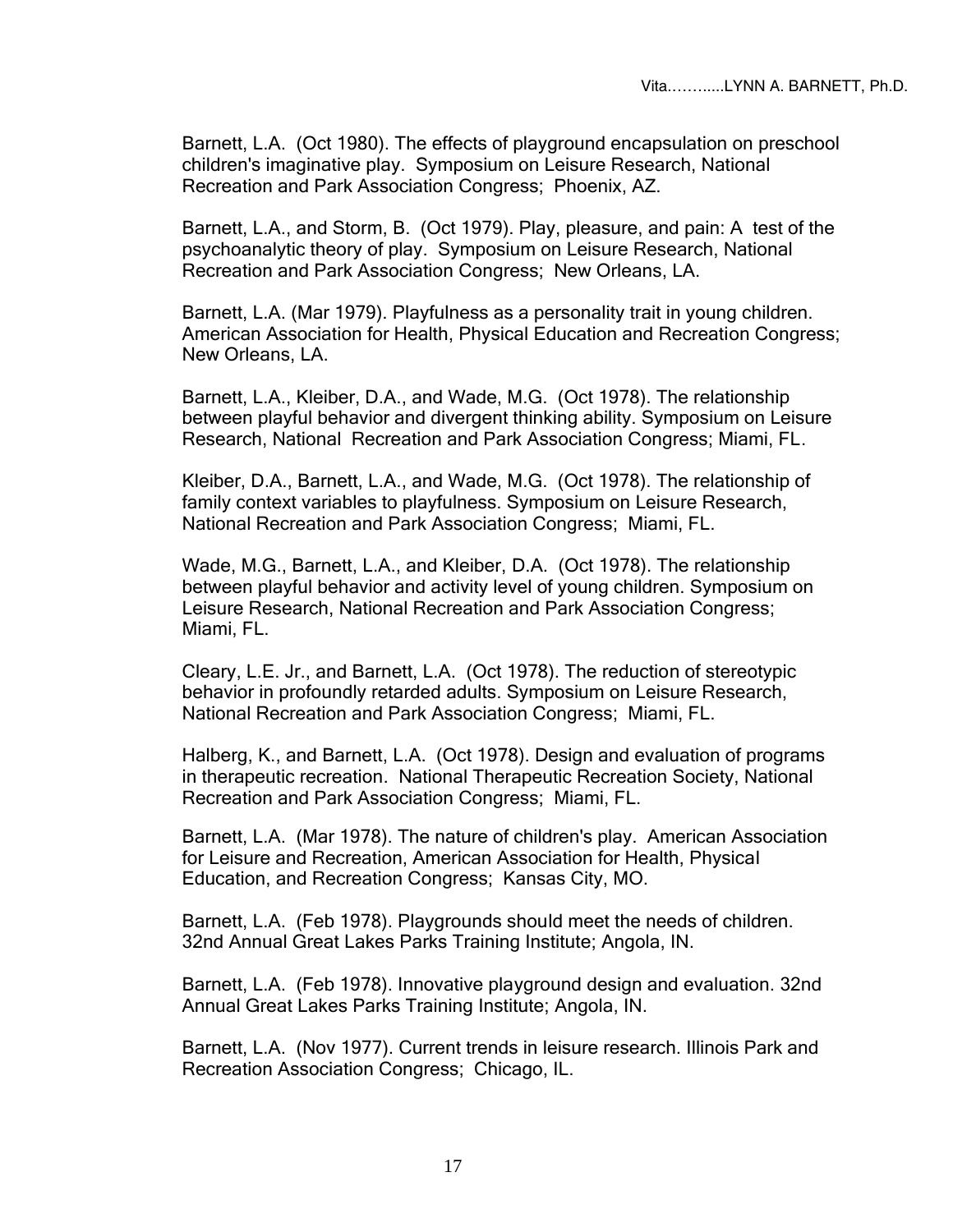Barnett, L.A., and Roberts, G.C. (Oct 1977). Salience of reward and children's intrinsic motivation. Symposium on Leisure Research, National Recreation and Park Association Congress; Las Vegas, NV.

Barnett, L.A. (Mar 1977). Research methods for the practitioner. Midwest Therapeutic Recreation Society Congress; Rock Island, IL.

Barnett, L.A. (Nov 1976). Communication among researchers and practitioners about leisure trends. Illinois Park and Recreation Association Congress; Chicago, IL.

Barnett, L.A. (Nov 1976). Play as stimulus-seeking behavior. Illinois Association for Health, Physical Education and Recreation Congress; Chicago, IL.

Barnett, L.A. (Oct 1976). Research strategies for the study of children's playful behavior. Symposium on Leisure Research, National Recreation and Park Association Congress; Boston, MA.

Barnett, L.A. (May 1975). An information processing explanation of children's play behavior. Recreation and Leisure Research Symposium; Macomb, IL.

Barnett, L.A. (Apr 1975). An information processing model of children's play. Second International Symposium on Play Research; Atlanta, GA.

Barnett, L.A. (Nov 1974). Play as stimulus-seeking behavior. Illinois Association for Health, Physical Education and Recreation Congress; Chicago, IL.

## PROFESSIONAL ACTIVITIES

Invited Guest Scholar Interview, "Designing play environments for children." Videotape presentation, James Peterson (Ed.), Indiana University. 1990-1991.

Invited Guest Speaker, "Why children play: Thinking, linking, coping." Visiting University Lecture Series, University of Oregon, Eugene, OR; November 7-10, 1987.

Invited Guest Speaker, "Play and emotional development: Empirical testing in the laboratory and the field." College of Human Development and Performance, University of Oregon, Eugene, OR; November, 1987.

Invited Guest Speaker, "What is Leisure?" Department of Leisure Studies & Services, University of Oregon, Eugene, OR; November, 1987.

Coordinator, Special opening session at Symposium on Leisure Research, National Recreation and Park Association Congress; New Orleans, LA; September 1987.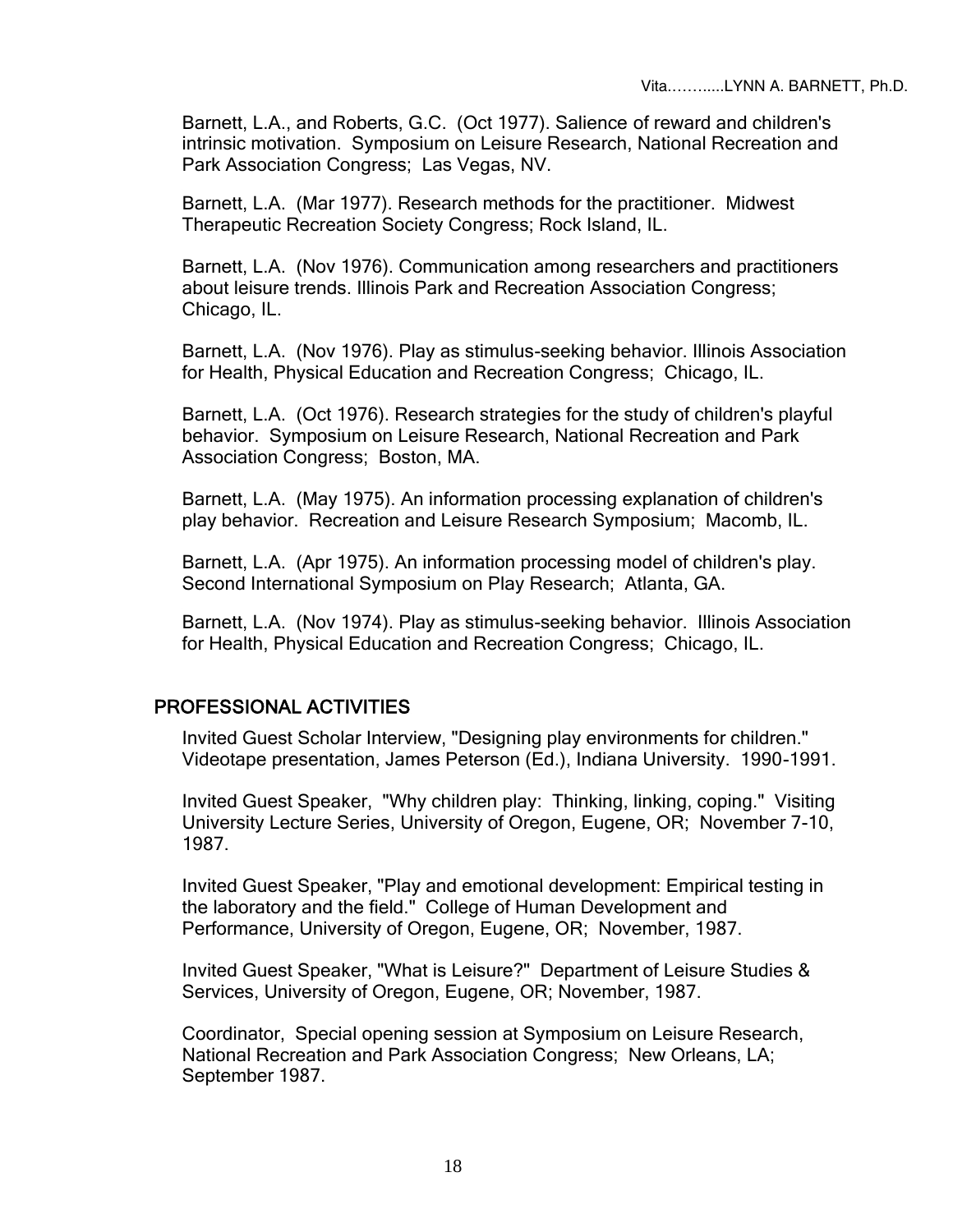Invited Guest Editor, Special Issue on "Research Methodology." Leisure Information Quarterly, 1985, 12(1).

Coordinator and Chairperson, "Research Methodology." Sessions at Symposium on Leisure Research, National Recreation and Park Association Congress; Orlando, FL; October 1984.

Coordinator and Chairperson, "Confronting the Biases of Leisure Research." General Opening Session at Symposium on Leisure Research, National Recreation and Park Association Congress; Orlando, FL; October 1984.

Invited Workshop Participant, Strategic Planning Research Group; National Recreation and Park Association; Clemson, SC; Spring 1984.

Reviewer, "Psychology of Leisure". Sessions at Symposium on Leisure Research, National Recreation and Park Association Congress; Kansas City, MO; October 1983.

Invited Guest Editor/Reviewer, Special Issue of Therapeutic Recreation Journal, "Issues on Research Methods"; 1983.

Coordinator and Chairperson, "Play". Session at Symposium on Leisure Research, National Recreation and Park Association Congress; Phoenix, AZ; October 1980.

Chairperson, "Play and Creativity." Sessions at the Anthropological Association for the Study of Play Congress; Ann Arbor, MI; March 1980.

General Coordinator and Chairperson, Symposium on Leisure Research, National Recreation and Park Association Congress; New Orleans, LA; October 1979.

Coordinator and Chairperson, "Knowledge About Play." American Association for Leisure and Recreation, American Association for Health, Physical Education, and Recreation Congress; New Orleans, LA; April 1979.

General Coordinator and Chairperson, Symposium on Leisure Research, National Recreation and Park Association Congress; Miami, FL; October 1978.

Coordinator and Chairperson, "Research on Play." American Association for Leisure and Recreation, American Association for Health, Physical Education, and Recreation Congress; New Orleans, LA; April 1978.

Coordinator and Chairperson, "Research on Children's Play." American Association for Leisure and Recreation, American Association for Health, Physical Education, and Recreation Congress; Kansas City, MO; April 1977.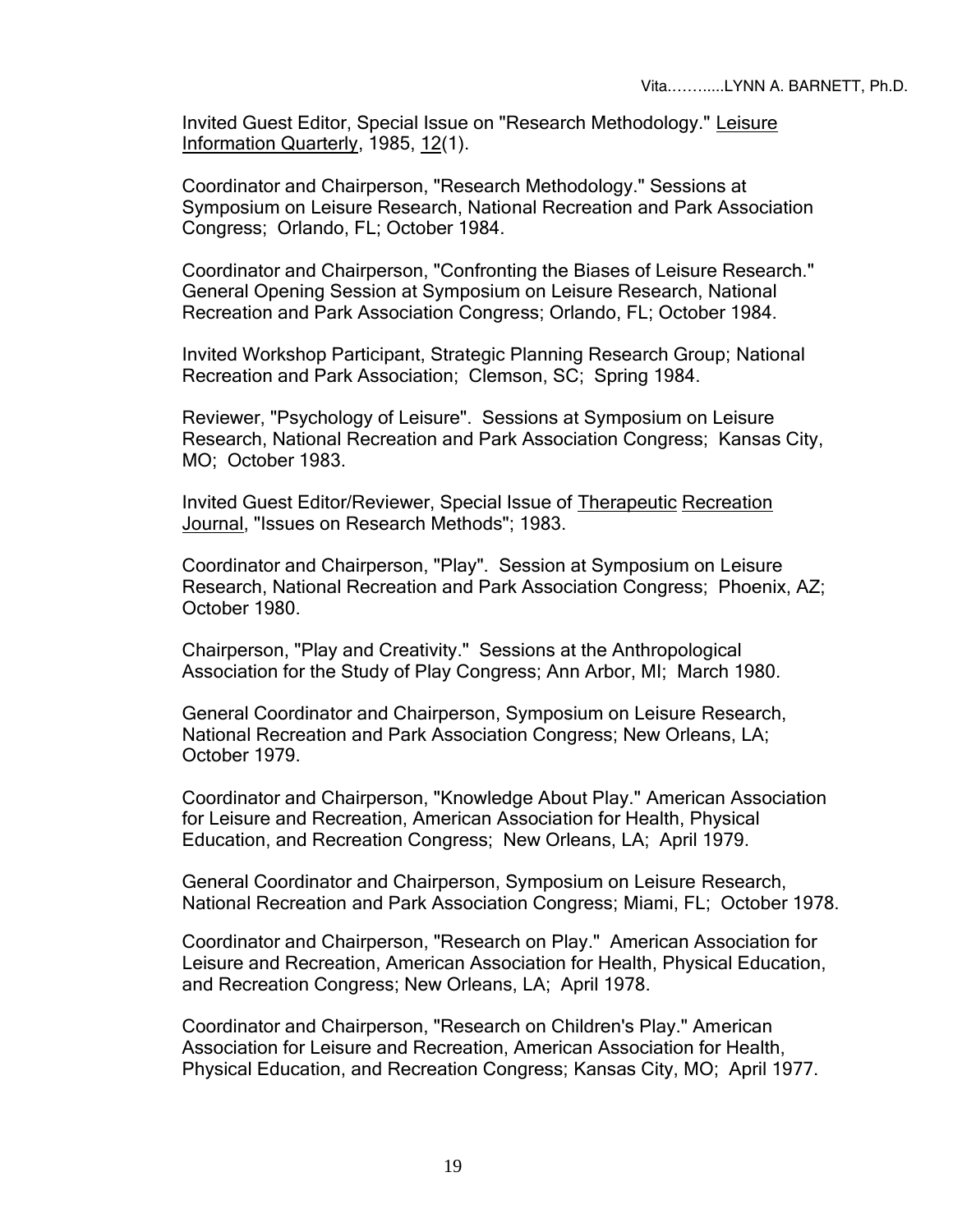#### RESEARCH GRANTS

Barnett, L. A., Principal Investigator. The effects of technology on children's imaginative play. Grant proposal submitted to U. S. Play Coalition Research Seed Grant Competition, submitted Nov. 2013, AWARDED Feb. 2014 – Aug. 2015; \$3,000. (nb: only one chosen/awarded)

Barnett, L. A. Facilitating Healthy Play in Parks with "Loose Parts" Playgrounds. Grant proposal submitted to U. S. Play Coalition Research Seed Grant Competition, submitted Nov. 2013, not awarded.

Barnett, L. A. (PI) and Zhu, W. (Co-PI), "The Parts Don't Always Equal the Whole: Playground Components and Children's Physically Active Play." Active Living Research, Robert Wood Johnson Foundation; 2 years: Feb. 1, 2011- Jan. 31, 2013; \$299,996. (not awarded)

Barnett, L. A. (PI). "The redesign of playgrounds to increase children's physically active play among populations at highest risk." UIUC Beckman Institute; May 15, 2010 – August 1, 2011; \$20,592. (awarded)

Barnett, L. A. (PI), "Planning Tools to Facilitate Long-Term Sustainability of Defense Installations: Development of a Decision Model Based upon Scientific Research to Allocate FMWR Resources." Department of the Army, U. S. Army Construction Engineering Research Laboratory; Feb. 9, 2010- Sept. 20, 2010; \$26,635. (awarded)

Barnett, L. A. (P-I). "The Parts Don't Always Equal the Whole: Playground Components and Children's Physically Active Play."Active Living Research, Robert Wood Johnson Foundation, Feb. 1, 2011-Jan. 31, 2013, \$299,996.00 (submitted April 2010; not awarded)

Project Director, "Evaluation of Youth-at-risk programs and resources". Springfield IL Park District, Champaign Park District and National Recreation Foundation. January 1996-October 1997. \$25,000.

Project Director, "The play of multiply handicapped children." GameTime, Inc. June 1, 1992-May 31, 1993. \$8,500.

Consultant, "Play and the Handicapped." Federal grant from Office of Special Education, U.S. Bureau of Special Education, Fall 1981 - Fall,1982. (Project Director: M. Karnes, University of Illinois at Urbana-Champaign)

Consultant, "The Development, Construction, and Preliminary Test of Intrinsic Motivation and Perceived Competence in Multiply Handicapped Adolescents." Federal grant from Bureau of Education for the Handicapped, March - September, 1981. (Project Director: P.Witt, North Texas State University)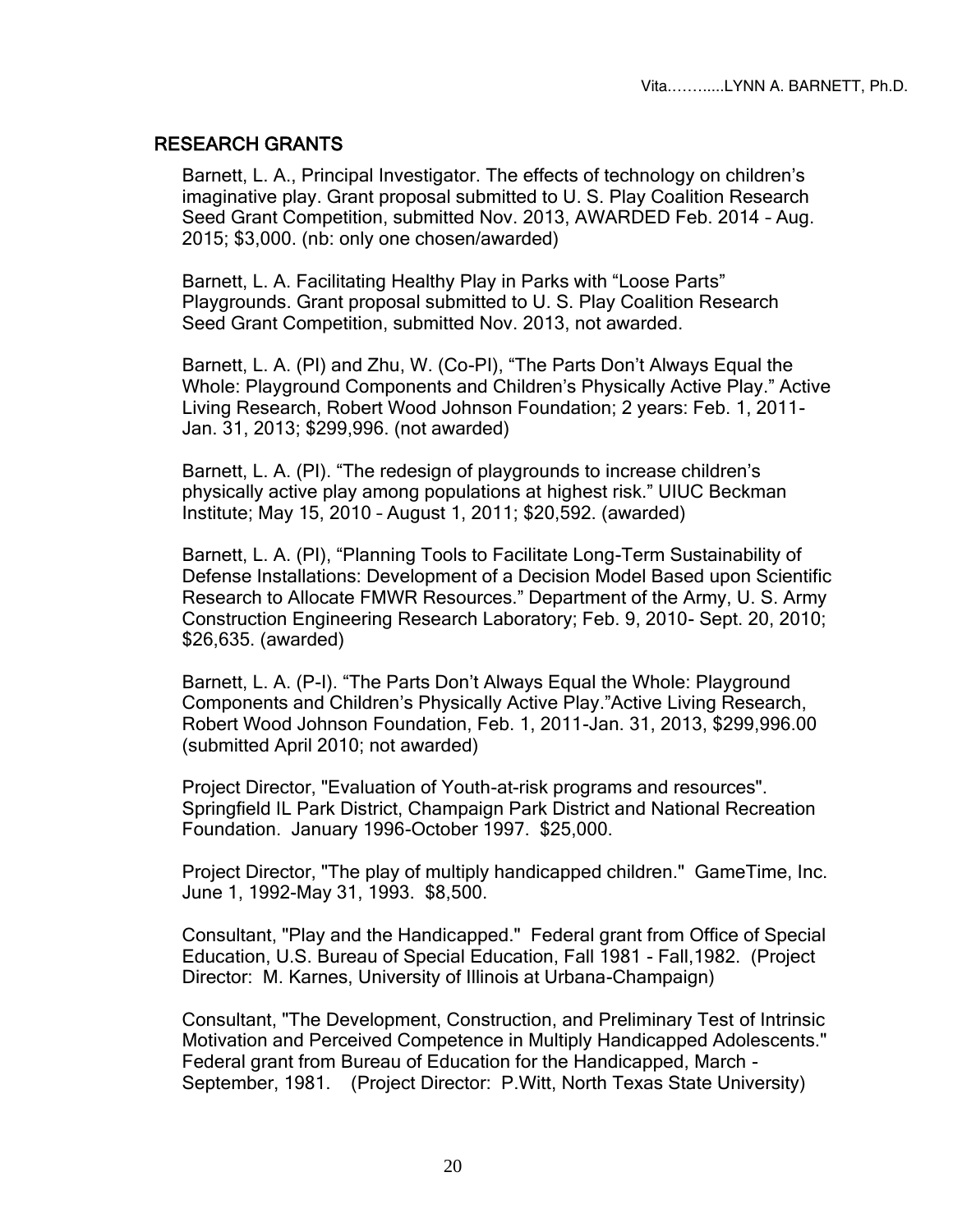Project Director, "A Review of Leisure Research." Heritage Conservation and Recreation Service, U.S. Department of the Interior, 1981.

Consultant, "Preschool Visual and Performing Arts: A Demonstration / Dissemination Project." Federal grant from U.S. Office of the Gifted; October, 1979 - October, 1980. (Project Director: M. Karnes, University of Illinois at Urbana-Champaign)

Consultant, "The Development of Movement Confidence in Young Children." Federal grant from Committee for the Advancement of Scholarship, National Association for Physical Education in Higher Education; December, 1978 - November, 1979. (Project Director: J. Keogh, University of California at Los Angeles)

Project Director, "The Design of Toys for Iranian Children." Time/Life, Inc.; New York, Spring, 1977.

Consultant, "Intrinsic Motivation in Mentally Retarded Children." Federal grant from the Special Olympics Committee, John F. Kennedy Foundation; Spring, 1976. (Project Director: W. Chasey, Jr., George Peabody College and Vanderbilt University)

#### GRANT REVIEW PANELS

Robert Wood Johnson Foundation. Active Living Research (Round 9) - 2009.

Robert Wood Johnson Foundation. Active Living Research (Round 7) - 2007.

#### EDITORIAL BOARDS

Leisure Sciences - Associate Editor, Oct 1998- present.

Journal of Park and Recreation Administration - Associate Editor, 2008- 2011.

Play Theory and Research - Associate Editor, May 1993-1997.

Play and Culture - Associate Editor, May 1991 - May 1993.

Play Research International - Editorial Board, June 1983 - present.

Journal of Leisure Research - Associate Editor, October 1986 – October 1989.

Leisure Sciences - Associate Editor, January 1980 - October 1986.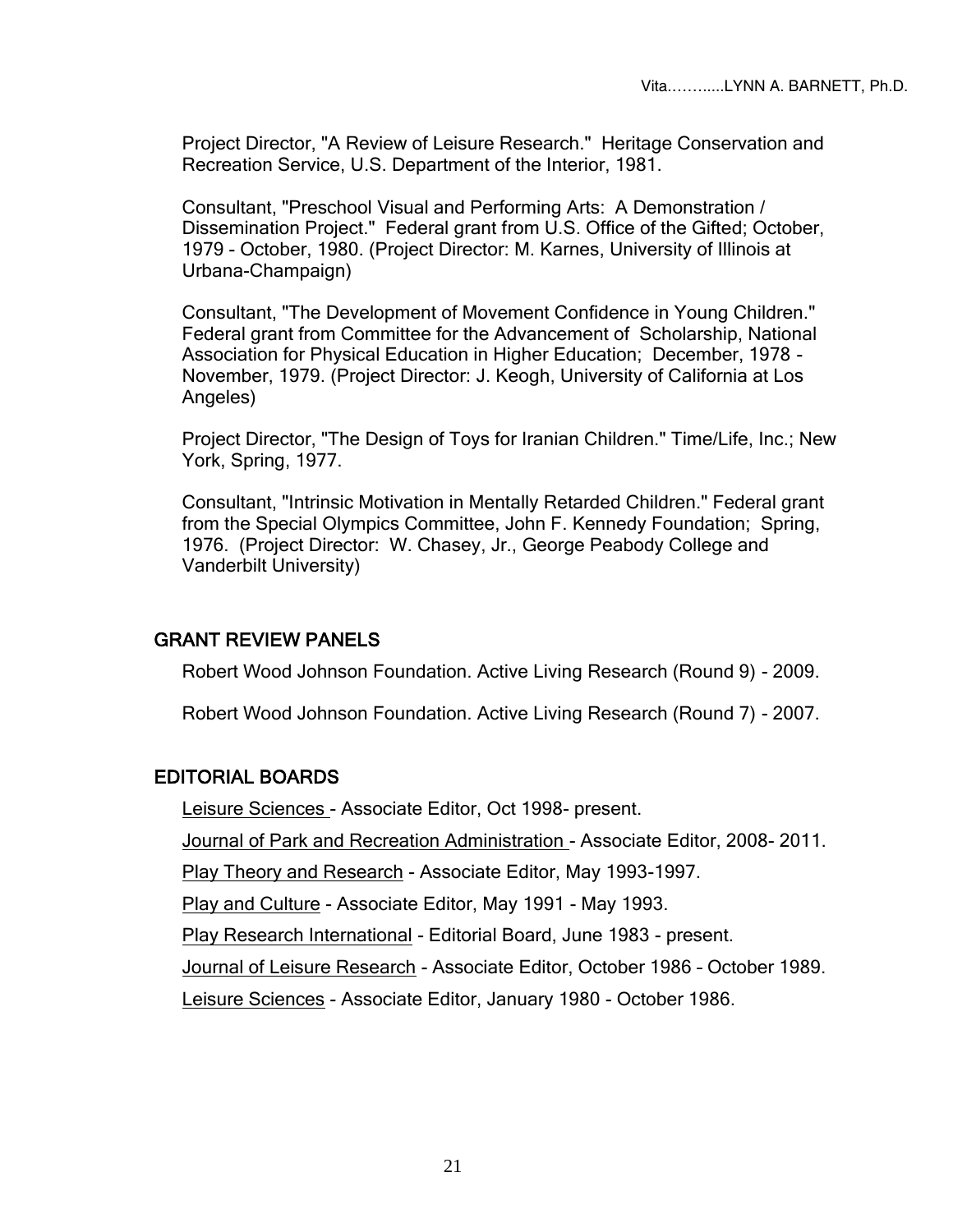#### AD-HOC REVIEWER

Leisure Sciences (in addition to Associate Editor required reviews)

Journal of Leisure Research

Journal of Family Issues

Therapeutic Recreation Journal

**Play and Culture** 

Developmental Psychology

Child Development

Journal of Humanistic Psychology

**Journal of Sport Psychology** 

Youth and Society

World Leisure and Recreation

Educational and Psychological Measurement

Journal of Sport and Tourism

European Review of Applied Psychology

International Journal of Hospitality Management

# **TEACHING**

# FORMAL COURSES TAUGHT

Theories and Methods of Leisure (advanced graduate) Play Across the Life Span (undergraduate) Society and Leisure (undergraduate) Play Theories and Their Implications (advanced undergraduate) Research Methods and Analysis (advanced undergraduate) Leisure and Human Development (advanced undergraduate) Contemporary Issues in Leisure (advanced undergraduate) Contemporary Issues in Leisure Research (advanced graduate) Play and Leisure (graduate) Advanced Research Methods (graduate) Psychology of Leisure (graduate) Humor as Play (graduate) Design of Play Environments (with Dept. of Landscape Architecture) (graduate) Doctoral Research Seminar (graduate)

# DOCTORAL DISSERTATIONS (Completed)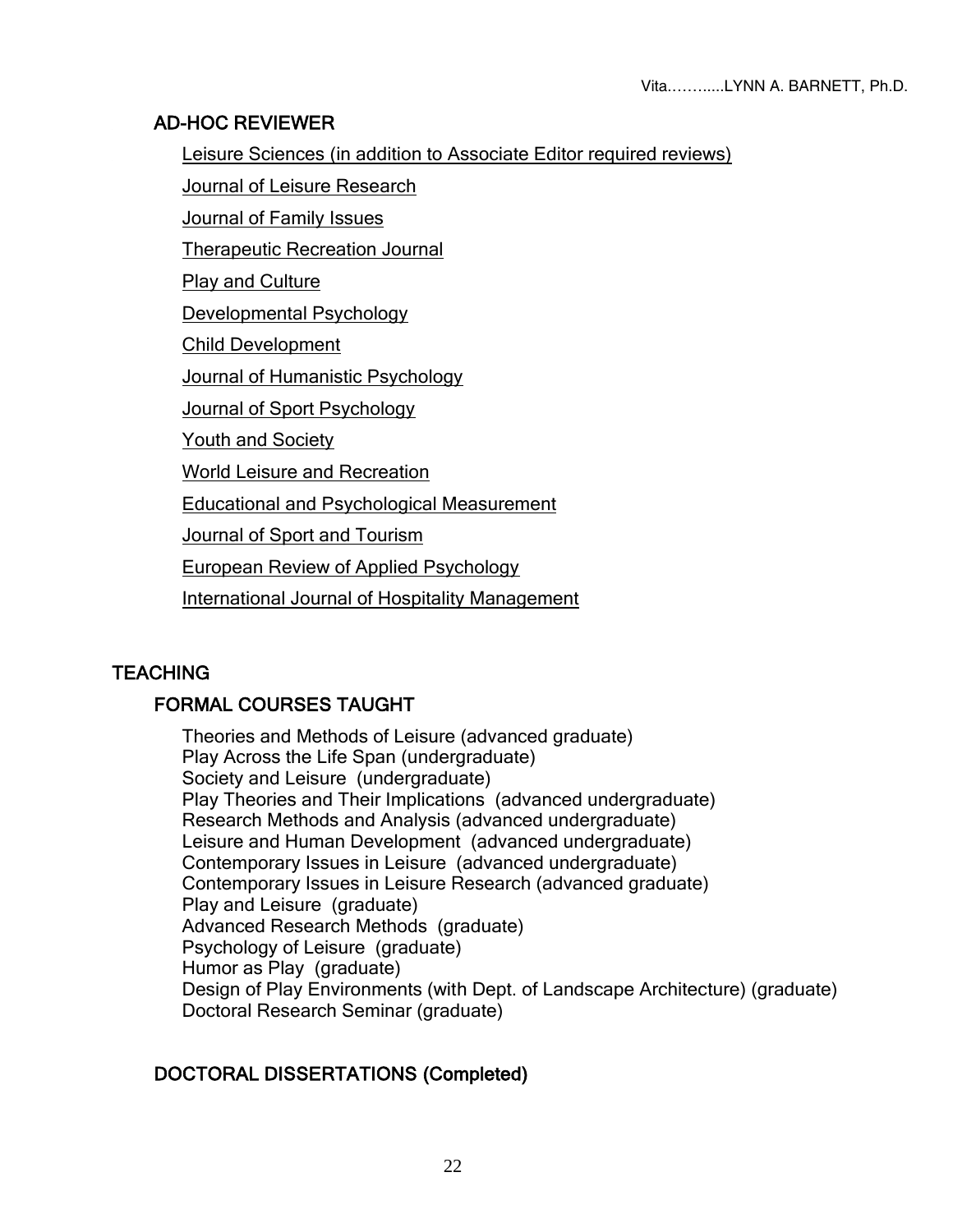Richardson, Tiffany. "What are the relative merits of attending college versus gong directly to the minors for amateur baseball players?" Chair; graduated May 2012.

Xu, Xiaojuan. "Co-Producing The Nature-Based Adventure Tourism Experience: Tourist, Environment And Management Contributions," Chair; graduated June 2012.

Jones, Jesse. ""Health-related quality of life and perceived sense of communities of women with midlife cancer," Chair and Director of Research; graduated August 2012.

Lee, Byeong Chol (RST), "The impact of social capital and social networks on tourism technology adoption for destination marketing and promotion", Committee Member, graduated May, 2011.

Watanabe, Nick. ""The dynamic competitive balance ratio as a new method of understanding competitive balance and fan attendance," Chair; graduated May 2010.

Rhoades, Jesse (Dept. of Kinesiology and Community Health), "A descriptive analysis of National Board Certified physical education teachers", Committee Member, graduated May 2010.

Headley, Cathy. "The N'Balance intervention in older adults: Effects on selfefficacy, fear of falling, physical health, and leisure." Committee Member; graduated October 2009.

Gower, Ryan. "Perceptions of the internship experience in recreation, sport, and tourism." Director of Research; graduated May 2008.

Bolton, Kristin. "Accreditation and NASPE Standards for Physical Education Teachers." (Dept. of Kinesiology and Community Health) Committee Member; graduated October 2008.

Rozier, Samantha. "Understanding travel promotional narratives: The influence of narrative transportation and skepticism." Committee Member; graduated May 2008.

Mulvaney, M. "Utilizing different instructional formats in a web-based distance learning program about leisure service delivery." Director of Research; graduated May 2007.

Livengood, J. "Religion and leisure: An examination of the Assemblies of God church." Committee Member; graduated May, 2007.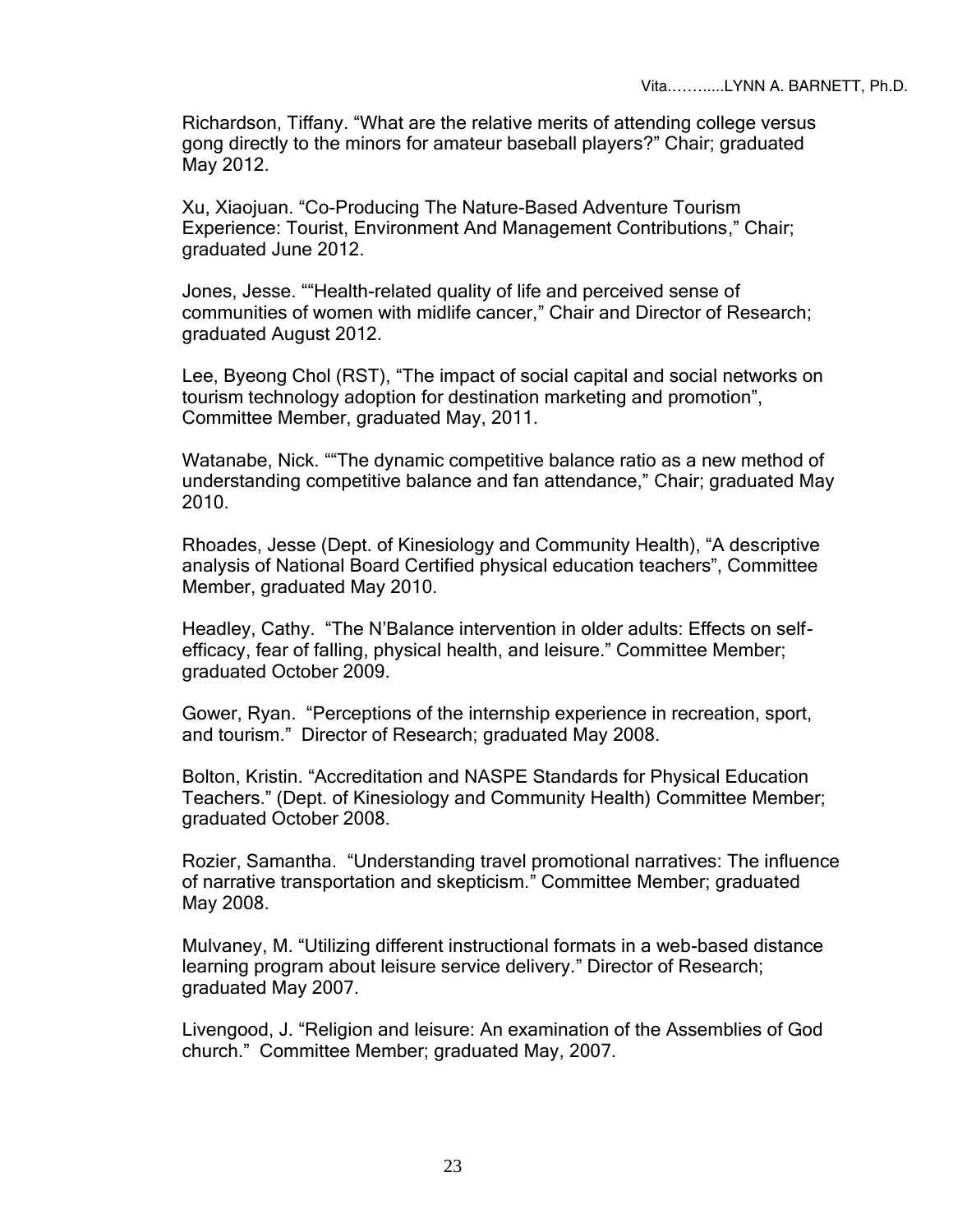Staempfli, M. "Playfulness in adolescents." Committee member (U. of Waterloo, Dept. of Leisure Studies); graduated May 2005.

Weber, J. "Leisure in single and dual parent families." Chair and Director of Research; graduated May 2004.

Klitzing, S. "Leisure and women who are homeless: An exploratory study." Chair and Director of Research; graduated May 2001.

Tucker, D. " Workaholism: The antithesis of leisure." Chair and Director of Research; graduated May 2001.

Yang, M-L. "A leisure-related multivariate model for adolescent delinquency." Committee Member; graduated May 1999.

Baldwin, C. "Exploring a dispositional conceptualization of leisure in early adolescence." Committee Member; graduated May 1998.

Mathieu, M. "Subjective definitions of leisure by older women." Chair and Director of Research. Chair and Director of Research; graduated May 1998.

Hood, C. "Family functioning and adolescent leisure patterns." Chair and Director of Research; graduated May 1992.

Yuan, S. The relationship between tourism and timber harvesting: A social psychological approach. Chair; graduated May 1992.

Yen, T-H. "A comparative study of the relationships between compensation satisfaction, its antecedents, and motivation in public and private leisure service organizations." Committee Member; graduated May 1992.

Scheltens, K. "Leisure involvement and alcohol use of adolescents." Committee Member; graduated May 1992.

Phelan, C. "An exploratory study of the influence of personal and environmental variables on the job satisfaction of mid-level public leisure service managers." Committee Member; graduated May 1992.

Rotem, G. "The importance of the appropriate segmentation approach and strategic fit between users and clubs in the health club industry: A theoretical framework and an empirical examination." Committee Member; graduated May 1992.

Schuett, M. "Testing the adventure model for outdoor adventure recreation participation." Chair and Director of Research; graduated October 1991.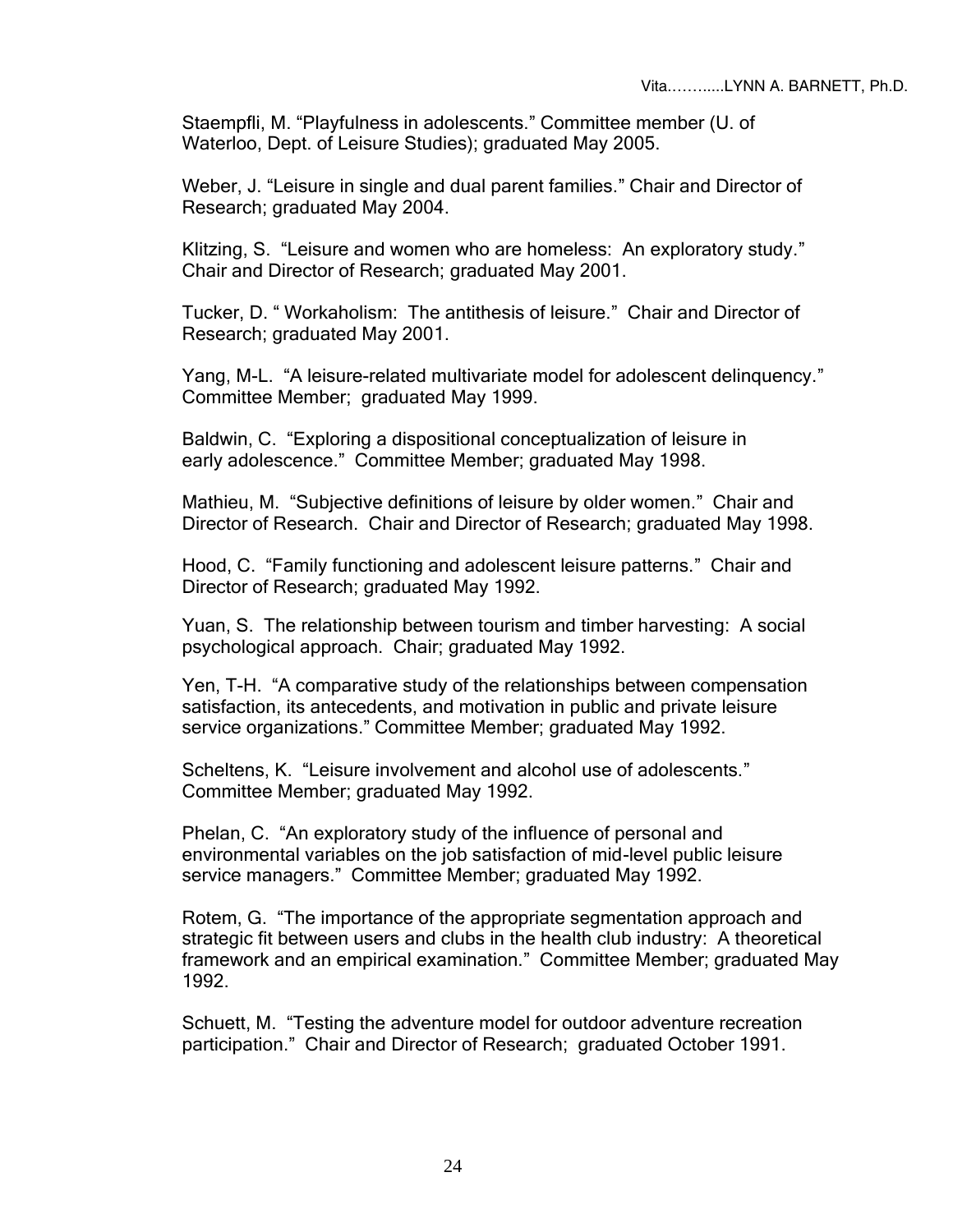Carruthers, C. "The relationship of alcohol consumption practices to leisure patterns and leisure-related alcohol expectancies." Committee Member; graduated May 1991.

Sullivan, K. "An exploratory investigation of the relationship between work and leisure." Chair and Director of Research; graduated October 1990.

Holmes, P. "Animation and its structural dimensions: A phenomenological study of an essence of play." Chair and Director of Research; graduated October 1990.

Barros, B. "Decision-making interaction between managerial dyads of public leisure service agencies." Committee Member; graduated October 1990.

Lee, L. "Leisure involvement and the subjective well-being of young adults with mental retardation." Committee Member; graduated October 1990.

Grandin, T. "Effect of rearing environment and environmental enrichment on behavior and neural development in young pigs." Department of Animal Science; Committee Member; graduated May 1988.

Dunn, J. "Generalizability of the Leisure Diagnostic Battery." Chair and Director of Research; graduated June 1986.

Kane, M. J. "The influence of sex-appropriate and sex-inappropriate sports and hobbies on perceived physical attractiveness." Chair and Director of Research; graduated October 1985.

Raymond, L. "The effects of unemployment on the leisure behavior of unemployed steelworkers." Committee Member; graduated May 1985.

Dirkin, G. "Attention, probability and fatigue in decision making." Committee Member; graduated May 1985.

Morehouse, B. "A comparative study of the psychological values of contemporary game players." Chair and Director of Research; graduated May 1984.

Dattilo, J. "An analysis of the relationship between choice and pleasure: Leisure participation for individuals with severe handicaps." Committee Member; graduated May 1984.

Hasbrook, C. "The influence of social class background on childhood sport involvement." Department of Kinesiology; Committee Member; graduated May 1984.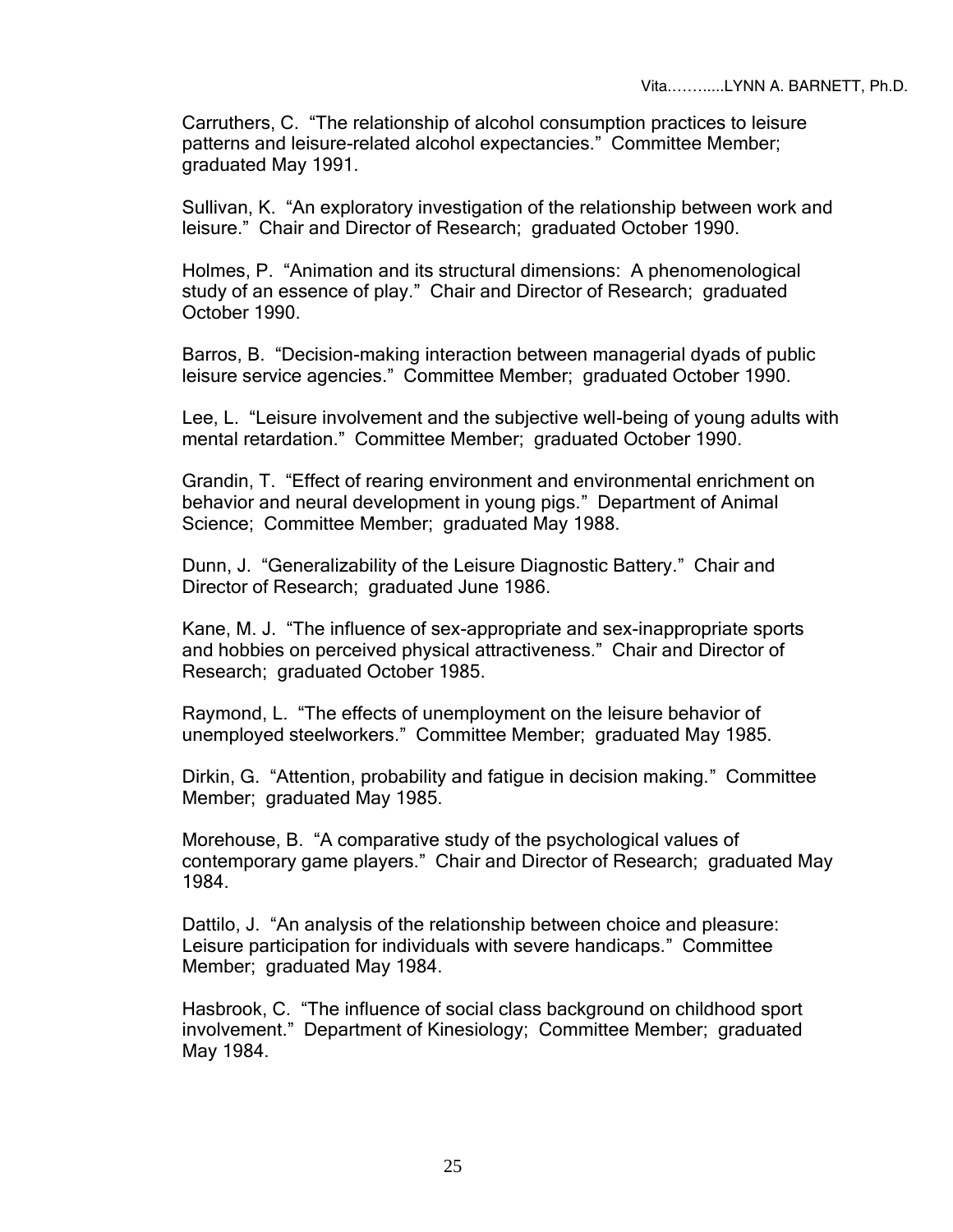McKinney, W. "A procedure for the development of content valid selection examinations." Committee Member; graduated May 1982.

Oliff, M. "The psychological and physical effects and implications of therapeutic tennis instruction." Department of Counseling Psychology; Committee Member; graduated October 1980.

Scott, K. "Observationally-induced question formulation on a pragmatic task." Department of Speech and Hearing Science; Director of Research; August 1979.

Cleary, L. "Stereotypic behavior in retarded adults." Chair and Director of Research; graduated October 1978.

#### MASTER'S THESES (Completed)

Brian DePaulo, "The relationship between socioeconomic status and competitive sport anxiety in youth", Chair and Director of Research, graduated August 2013.

Magnuson, Cale, "The playfulness advantage: How playfulness enhances coping with stress." Chair and Director of Research, graduated December, 2011.

Milazzo, Jennifer, "Developmental Play of Special Needs Children: A Closer Look at Playground Design," Chair and Director of Research, graduated December, 2011.

Miller, Sara (NRES), "How leisure impacts children", Co-Chair (with Francis Kuo; Department of Natural Resources and Environmental Sciences) graduated December 2010.

Ritter, Amy. "Natural environments and children with AD/HD: A 'natural' fit?" Co-Chair (with Francis Kuo; Department of Natural Resources and Environmental Sciences); graduated December 2008.

Niastarika, Ayu. "Popularizing Balinese traditional games back into modern Balinese society for children and their play." Chair and Director of Research; expected graduation May 2009.

Moss, T. "Academic progress and correlates of success for student athletes." Chair and Director of Research; graduated December 2006.

Cotton,K. "An exploratory study into an African-American virtual community." Committee member; graduated August, 2004.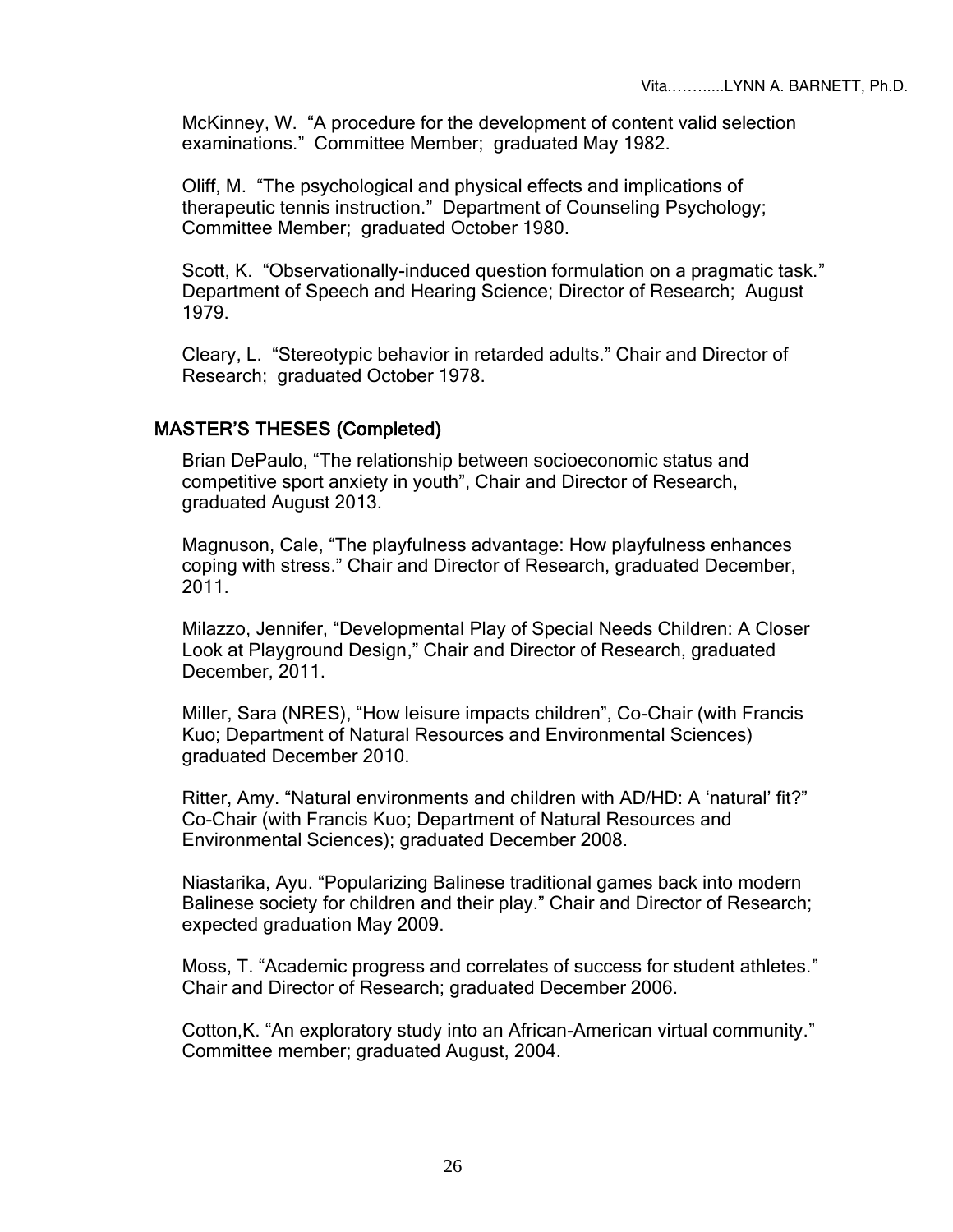Ross, S. "Taking sports seriously: When does play cross the line?" Chair and Director of Research; graduated August 1995.

Karlin, R. "AIDS in the workplace." Chair and Director of Research; graduated January 1995.

Gibbs, A. "The National Park Service's National Burn Policy: The controversy of its implications during the 1988 Yellowstone fires." Chair and Director of Research; graduated May 1990.

Klitzing, S. "Therapeutic recreation related needs of dementia patients in longterm care facilities." Committee Member; graduated May 1989.

Holmes, P. "Facial expressions exhibited during individual toy play by autistic and nonautistic children." Chair and Director of Research; graduated May 1986.

Busser, J. "An analysis of the work activities performed by management personnel in public leisure service organizations." Committee Member; graduated January 1986.

Dayton, M. "Reliability and validity of the Perceived Leisure Control Scale." Chair and Director of Research; graduated May 1985.

Savell, K. "Self-efficacy and leisure attitude: An investigative analysis." Chair and Director of Research; graduated May 1984.

Sullivan, K. "A test of the concurrent validity of the Stein Self-Description Questionnaire." Chair and Director of Research; graduated August 1981.

Anderson, K. "An investigation of playfulness and ordinal position in young children." Chair and Director of Research; graduated June 1981.

Unzicker, C. "The effects of aggression on the appreciation of hostile humor." Chair and Director of Research; graduated December 1980.

Kruidenier, W. "The effects of encapsulation on preschool children's imaginative play." Chair and Director of Research; graduated August 1978.

Storm, B. "An empirical test of the psychoanalytic theory of play. " Chair and Director of Research; graduated May 1977.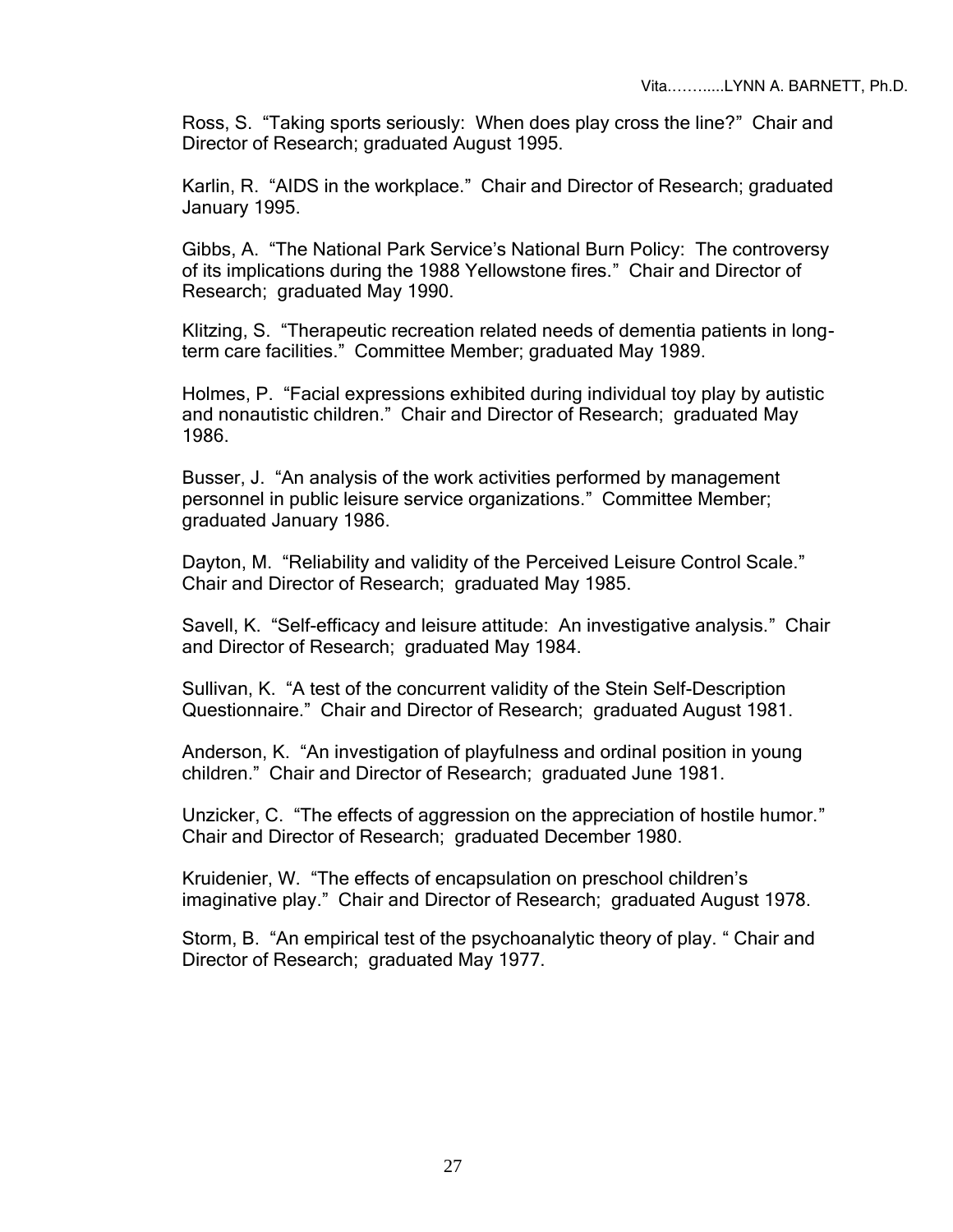#### **SERVICE**

#### PUBLIC INFORMATION AND EDUCATION

Invited Guest Interview, "Adult Play". Toronto Sun; Toronto, Ontario, Canada newspaper. April 2001.

Invited Guest Interview, "Youth Sports". 1-hour television call-in show. Turning Point, Public Broadcasting Station, June 2000.

Invited Guest Interview, "How kids develop a sense of humor." Parents Magazine, January 1998.

Invited Guest Interview, "Why kids need to 'veg' out." Redbook Magazine, October 1994.

Invited Interview, "The New Indoor Playground Movement." CBS Evening News with Dan Rather, January 1993.

Invited Guest Interview, "Games and rules for school-age children." Parenting Magazine, November 1992.

Interview, "Let the kids play alone." Community-News; Danville, IL community newspaper; December 1992.

Interview, "Play takes the pain out of life." WBBM-Radio; Chicago, IL: December 1992.

Interview, "How play has changed over the ages." WILL-Radio; November 1992.

Interview, "Educational toys take the fun out of play." U. of I. News Bureau; November 1992.

Interview, "Toys and play for the holidays." WXTI-Radio; Springfield, IL; November 1992.

Videotape (VHS) Interview, "Playgrounds: Providing safe challenges". Bloomington, IN: Indiana University, 1990.

Interview, "Play environments for children." Indiana University Videotape Presentation, November 1987.

Interview, "Which toys are good for kids, and which are not?" WILL-Radio, Champaign-Urbana, IL; November 1987.

Interview, "Toys and Safety". WILL-Radio, Champaign-Urbana, IL; March 1986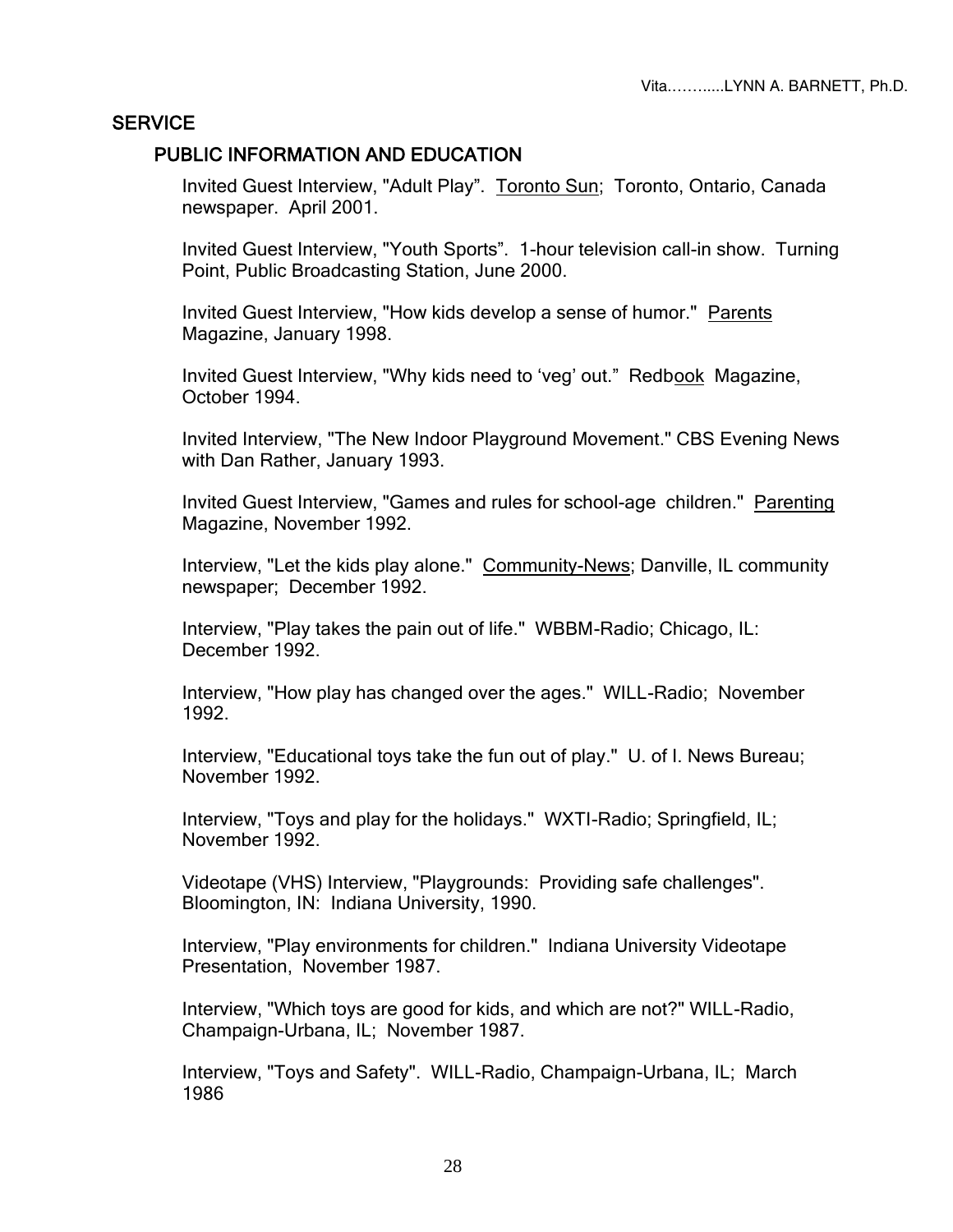Interview, "Children's Play and Creativity." Self Magazine, March 1984; 118-121.

Presentation, "Social Psychology of Children's Play." Indiana University, Department of Recreation and Park Administration, Bloomington, IN; February 1984.

Interview, "Structuring Play." FM 97 Radio, Vancouver, British Columbia, Canada; February 1984.

Interview, "Toys and Boredom." News-Gazette Newspaper, Champaign-Urbana, IL; December 16, 1983.

Interview, "Simple Toys Stimulate Imagination." Illiniweek Newspaper, Urbana, IL; December 1983.

Interview, "Unsupervised Play Vital for Children." Illiniweek Newspaper, Urbana, IL; December 1983.

Interview, "Children and Toys." WICD-TV, Central Illinois; December 1983.

Interview, "Choosing Toys for Kids." Lifestyle Radio Network, San Diego, CA; December 1983.

Interview, "How Children Play." WXYZ-Radio, Detroit, MI; December 1983.

Presentation, "Play and Human Development." University Visiting Scholar Series, Northeastern University, Boston, MA; June 1982.

Workshop Presentation (one day), "Leisure and Play for Special Individuals." Fernald State School for the Mentally Ill, Boston, MA; May 1982.

Presentation, "Play and Special Populations." Northeastern University, College of Human Development Professions, Boston, MA; May 1982.

Presentation, "Why People Play." Northeastern University, Department of Recreation and Leisure Studies, Boston, MA; April 1982.

Interview, "Toys for Infants and Preschoolers." WICD-TV, Central Illinois; December 1980.

Interview, "Toys for School-Aged Children." WICD-TV, Central Illinois; December 1980.

Workshop Presentation (2 days), "Designing Environments for Play." St. Matthews School, Champaign, IL; October 1980.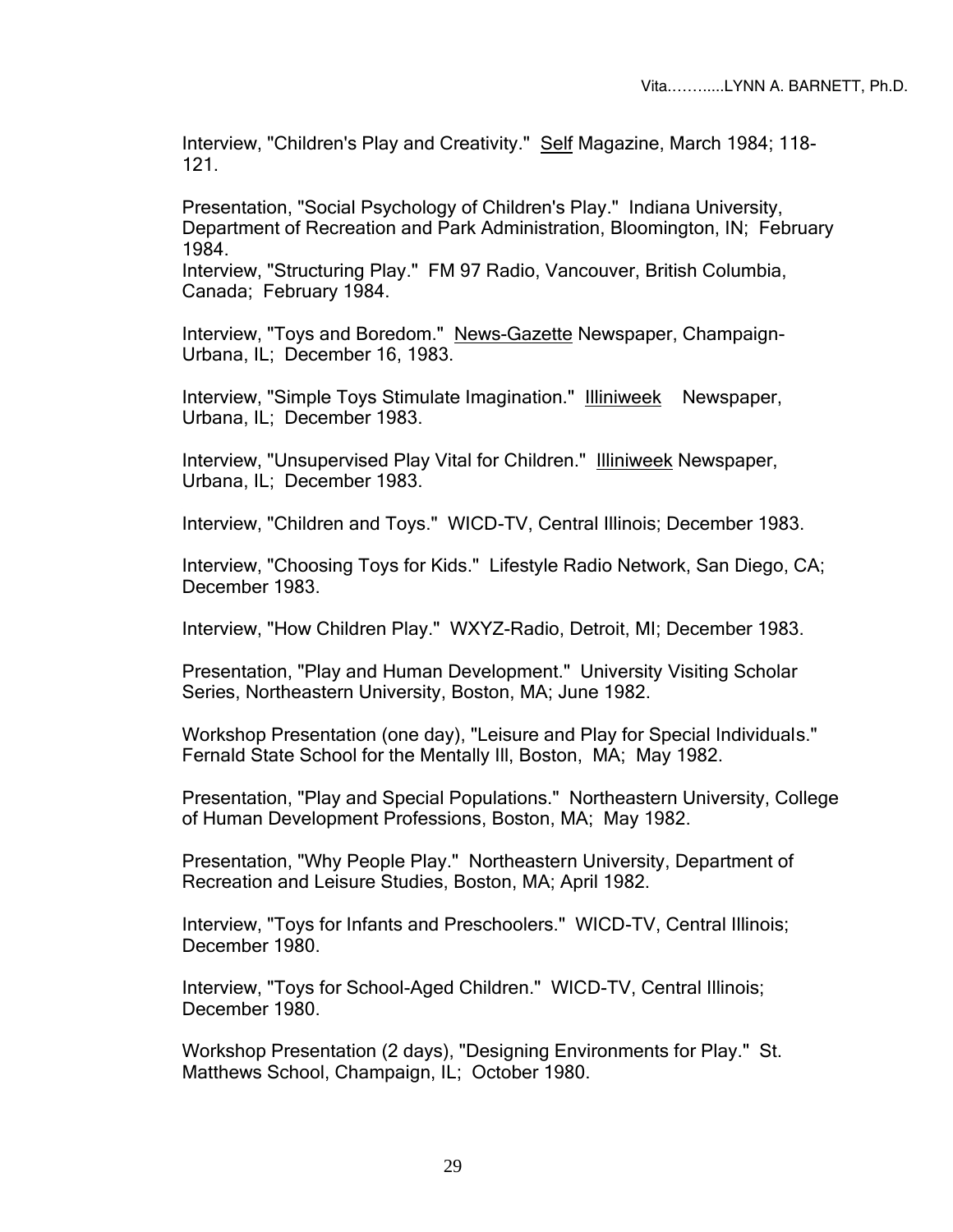Interview, "Games Children Play." News-Gazette Newspaper, Champaign-Urbana, IL; August 10, 1979.

Interview, "Dispelling the Leisure Myth." Daily Illini Newspaper, University of Illinois at Urbana-Champaign; February 3, 1979.

Presentation, "Current Theories of Children's Play." Southern Illinois University, Department of Recreation, Carbondale, IL; October 1978.

Workshop Presentation (2 days), "How Children Learn Through Play." Orchard Downs Community Center, Urbana, IL; June 1978.

Workshop Presentation (1 day), "Play and Learning in the Classroom." Project HEADSTART, Champaign County, Champaign, IL; April 1978.

Workshop Presentation (2 days), "Innovative Playground Design and Evaluation." Thirty-Second Annual Great Lakes Regional Parks Training Institute, Pokagon State Park, Angola, IN; February 1978.

Seminar Presentation, "Playfulness as a Personality Variable." Graduate Seminar, University of Illinois, Department of Leisure Studies, Urbana, IL; February 1978. (with D. Kleiber)

Four Interviews/Articles, "Children's Play." Redbook Magazine, Special Christmas Edition; December 1977.

Workshop Presentation (1 day), "Play and Play Environments." Technology Transfer Series, University of Illinois Cooperative Extension Service, Urbana, IL; November 1977.

Presentation, "Fun and Enjoyment in Leisure." Illinois Park District Commissioners and Board Members, Champaign, IL; October 1977.

Presentation, "Why People Play." Southern Illinois University, Department of Recreation, Carbondale, IL; October 1977.

Presentation, "The Therapeutic Uses of Children's Play." Southern Illinois University, Department of Recreation, Carbondale, IL; October 1977.

Interview, "How Americans Pursue Happiness." U.S. News and World Report, May 24, 1977.

Presentation, "The Nature of Children's Play." Temple University, of Recreation and Leisure Studies, Philadelphia, PA; April 1977.

Workshop Presentation (1 day), "The Play Needs of Special Children." Lincoln State School for the Mentally Retarded, Lincoln, IL; April 1977.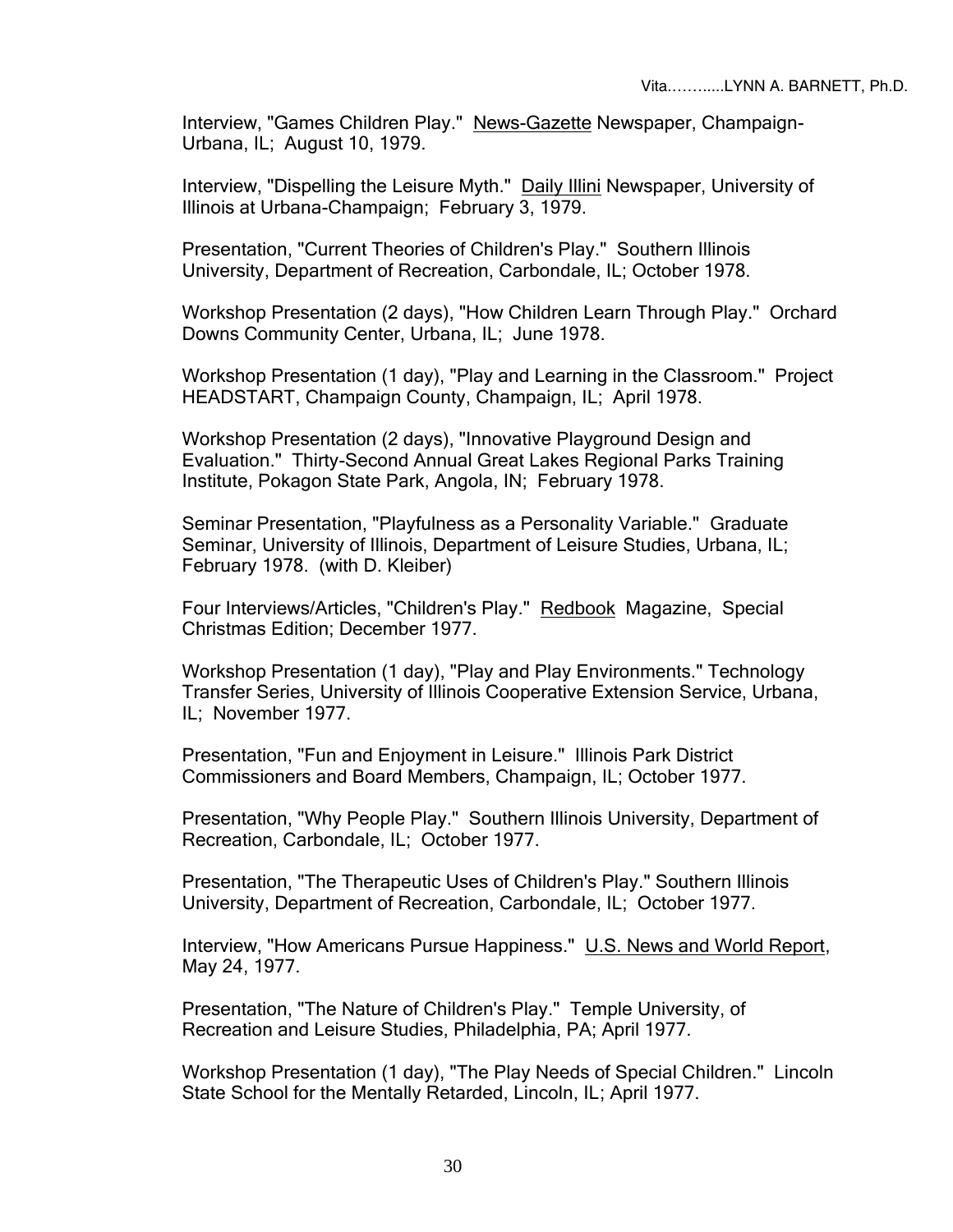Presentation, "Designing for Play." University of Kentucky, Department of Recreation, Lexington, KY; March 1977.

Seminar Presentation, "Current Research in Children's Play." Graduate Seminar, University of Illinois, Department of Leisure Studies, Urbana, IL; March 1977.

Presentation, "The Importance of Play to Development." California State University, Department of Recreation and Leisure Administration, Northridge, CA; January 1977.

Presentation, "The Importance of Play and Play Materials." California State University, Department of Recreation and Leisure Administration, Northridge, CA; January 1977.

Interview, "Sports, Games, and Play." WILL-Radio, Champaign-Urbana, IL; October 1976.

Presentation, "An Information Processing Explanation of Children's Playful Behavior." Western Illinois University, College of Health, Physical Education and Recreation, Macomb, IL; May 1976.

Workshop Presentation (2 days), "Sports, Games, and Play." Illinois Park District Commissioners and Board Members, Champaign, IL; March 1976.

#### PROFESSIONAL CONSULTATIONS WITH FEDERAL, STATE, AND LOCAL AGENCIES

Consultant, "Impact of sports participation on combat readiness variables and other outcomes." Construction Engineering Research Laboratory (CERL), Champaign IL, 2008-2010.

Consultant, "Community survey re baseball team." Champaign Country Sports Commission, Champaign Country Convention and Visitors Bureau, 2007.

Consultant, "The effectiveness of the IL 1-800-2CONNECT travel assistance program." Illinois Bureau of Tourism; 1997-1998. (Project Director: D. Fesenmaier, Champaign IL)

Consultant, "Media challenges for tourism." Illinois Bureau of Tourism; 1997. (Project Director: D. Fesenmaier, Champaign IL)

Consultant, "Methods of advertising channels and their effectiveness." Illinois Bureau of Tourism; 1996. (Project Director: D. Fesenmaier, Champaign IL)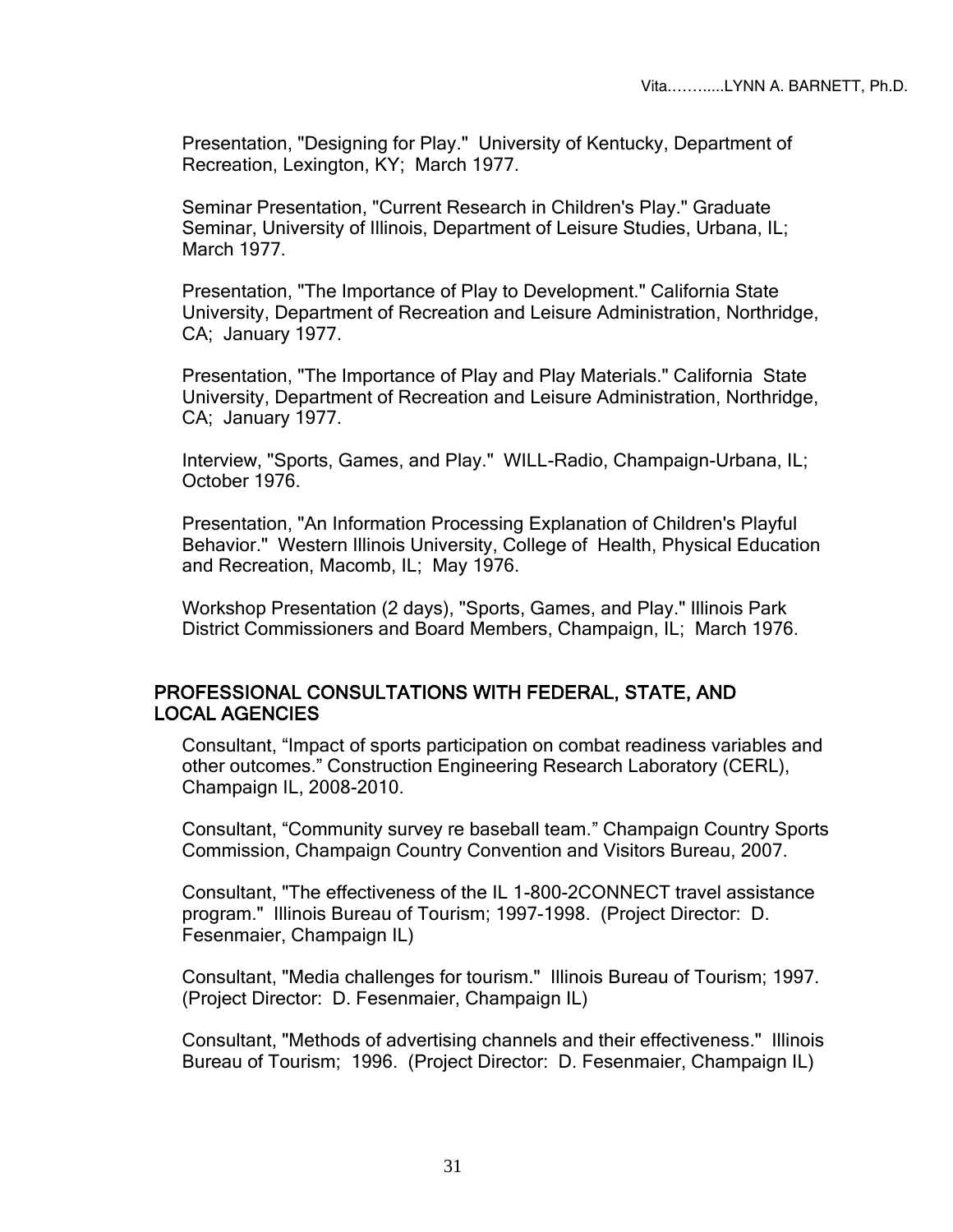Consultant, "How tourists plan their travel." Illinois Bureau of Tourism; 1995. (Project Director: D. Fesenmaier, Champaign IL)

Consultant, "Tourism patterns of midwestern residents to Illinois." Illinois Bureau of Tourism; 1994. (Project Director: D. Fesenmaier, Champaign IL)

Consultant, "Evaluation of Girl Scouting Experiences." CentrePoint, Inc.; 1994. (Project Director: L. Barnett, Champaign IL)

Consultant, "Development of a marketing model for Morale, Welfare, and Recreation services for the Military Airlift Command of the U.S. Air Force, phase one." Management Learning Laboratories; April, 1991 - 1992. (Project Director: J. Bannon, Champaign IL)

Consultant, "Attitude and interest study for the Homewood-Flossmoor Park District of Homewood-Flossmoor, Illinois." Management Learning Laboratories; April, 1991 - October, 1991. (Project Director: J. Bannon, Champaign IL)

Consultant, "Market demand analysis of the Skokie Park District of Skokie, Illinois." Management Learning Laboratories; January, 1990 - November, 1990. (Project Director: J. Bannon, Champaign IL)

Consultant, "Market demand analysis of the Skokie Park District of Skokie, Illinois." Management Learning Laboratories; January, 1990 - November, 1990. (Project Director: J. Bannon, Champaign IL)

Consultant, "Assessment of the recreation function of the Kansas City, Missouri Department of Parks Recreation, and Boulevards." Management Learning Laboratories; April, 1990 - November, 1990. (Project Director: J. Bannon, Champaign IL)

Consultant, "Attitude and interest study for the McHenry, Illinois Department of Parks and Recreation." Management Learning Laboratories; May,1990 - September, 1990. (Project Director: J. Bannon, Champaign IL)

Consultant, "Recreation needs assessment study for the city of Des Moines, Iowa Parks and Recreation Department." Management Learning Laboratories; February, 1989 - October, 1989. (Project Director: J. Bannon, Champaign IL)

Consultant, "Attitudes, interests, and needs of citizens in Hartford, Connecticut." Management Learning Laboratories; August, 987 - July, 1988. (Project Director: J. Bannon, Champaign IL)

Consultant, "A marketing and feasibility study for the Schaumburg Park District in Schaumburg, Illinois." Management Learning Laboratories; July, 1987 - July, 1988. (Project Director: J. Bannon, Champaign IL)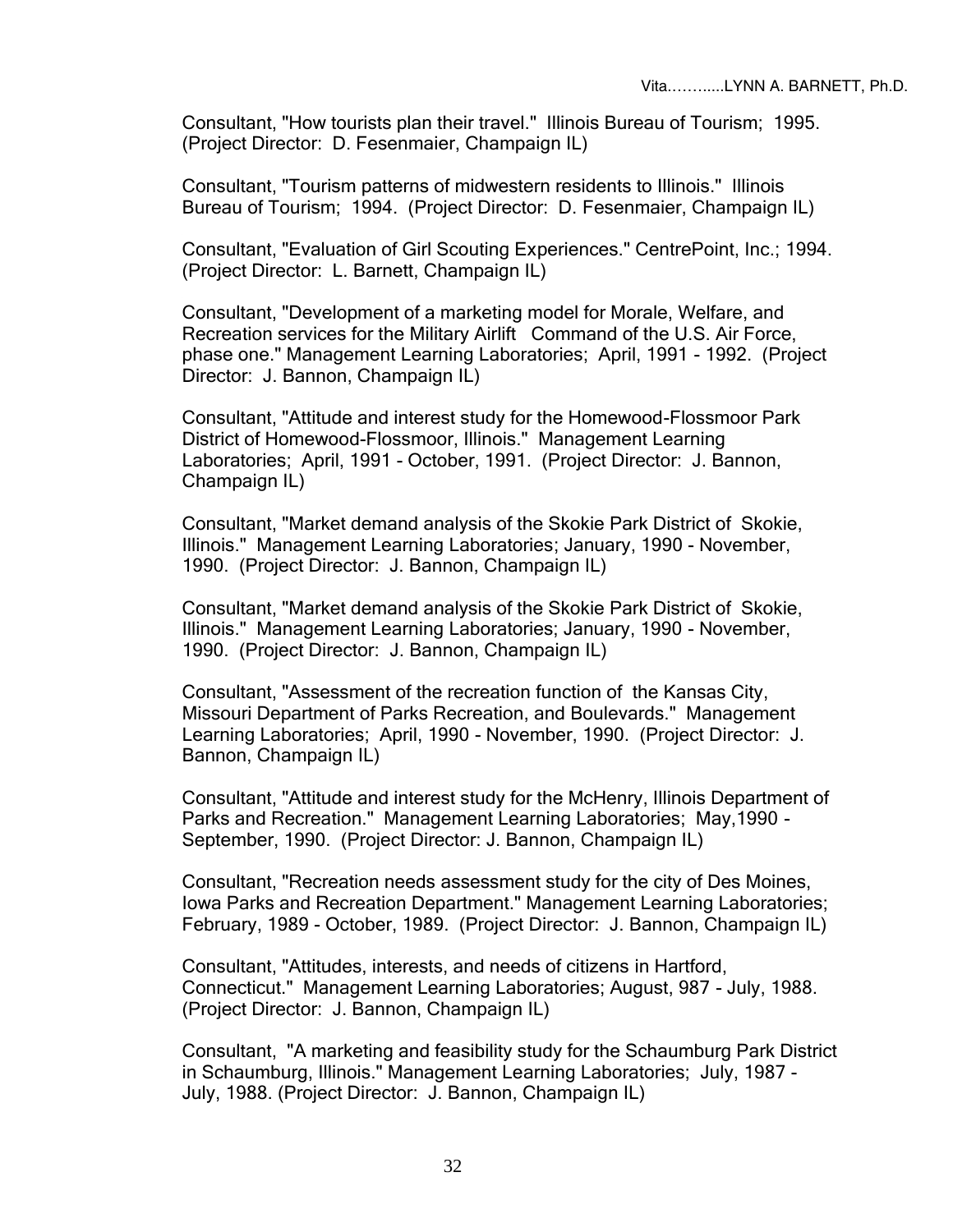Consultant, "A market and demand analysis of the Downers Grove Park District in Downers Grove, Illinois." Management Learning Laboratories; August, 1987 - May, 1988. (Project Director: J. Bannon, Champaign IL)

Consultant, "A marketing analysis of the Mt. Prospect Park District in Mt. Prospect, Illinois." Management Learning Laboratories; January - August, 1986. (Project Director: J. Bannon, Champaign IL)

Consultant, "Attitude and interest study of the City Recreation Department of Evanston, Illinois." Management Learning Laboratories; February - December, 1985. (Project Director: J. Bannon, Champaign IL)

## ACADEMIC COMMITTEES

#### **University**

Admissions Subcommittee, 2003-2012 General Education Board, 2009-2010 Faculty Advisory Committee, 1999-2008 (University-wide election; elected to three 3-year terms) University Committee on Graduate Student Discipline (Chair), 1992-2000 Faculty Assistance Committee, 2001-2003 Women's Issues Committee, 2001-2003 University Committee on Student Discipline, 1993-1997 University Senate (elected), 1995-1997 Graduate College Professional Areas Subcommittee, 1994-1995, 1995- 1996 Grads Advisory Board, 1994-1995, 1995-1996 Vice-Chancellor's Service Fee Advisory Committee, 1991-1993 Vice-Chancellor's Task Force on Certified Housing, 1990-1992 University Senate (elected), 1988-1990, 1979-1980,1980-1982, 1982-1984 Graduate College Grievance Committee, 1988-1989, 1989-1990, External Advisory Board for University Counseling Center, 1987-1988, 1989-1990 Institute for Child Behavior and Development Research Committee (Chair), 1984-1985 University Committee on Student Life (Chair), 1983-1985 Senate Committee on Campus Recreation, 1982-1984 Search Committee for the Dean of the College of Applied Life Studies, 1981-1982 Senate Committee on Academic Freedom and Tenure, 1978-1980, 1980- 1982

Undergraduate Instructional Awards Committee, 1978-1979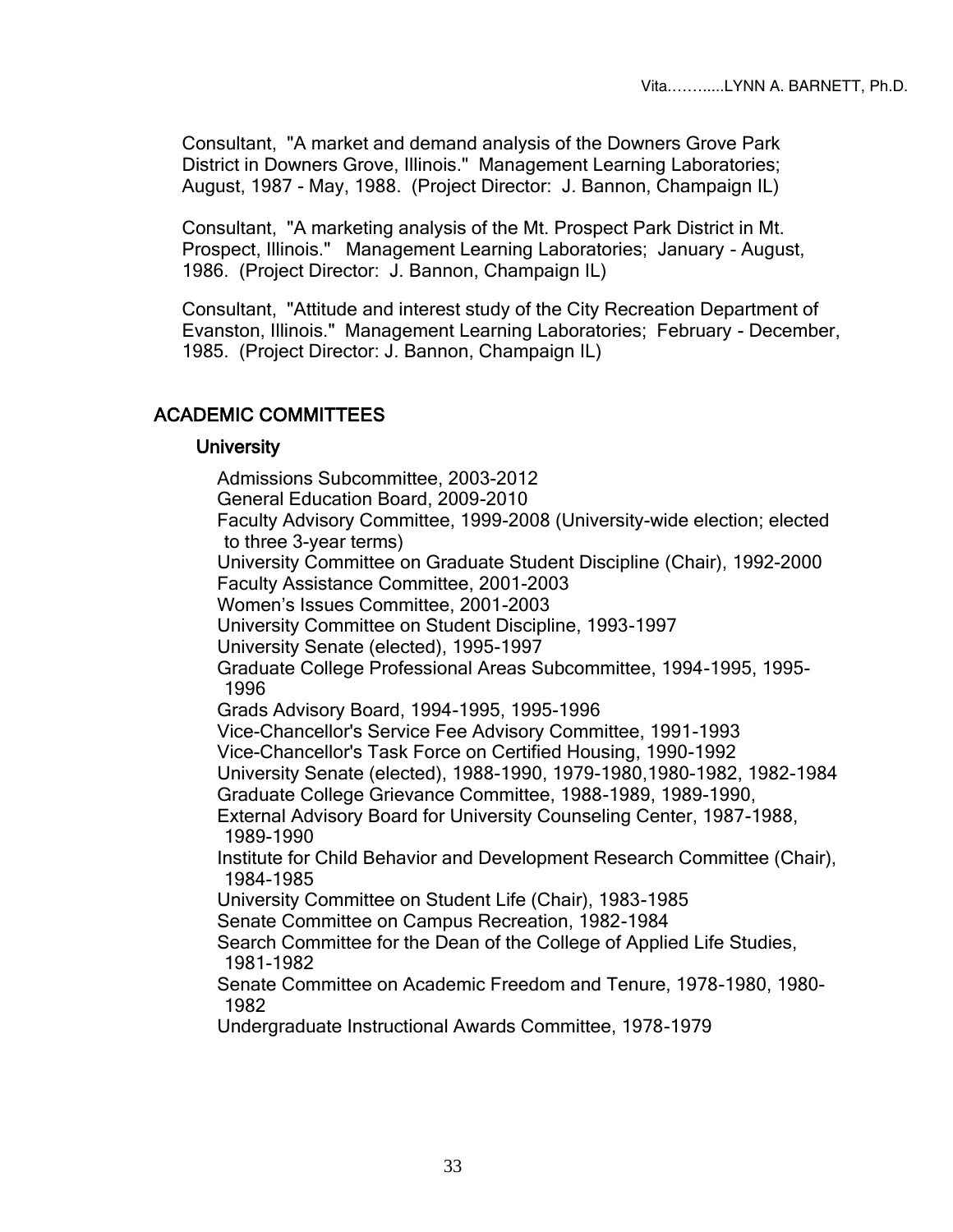## **College**

Search Committee for 2 open-rank positions for Center for Wounded Veterans, 2013-2014 Affirmative Action Officer, 2004-2010 Grievance Committee (College-wide election), 1990-1991, 2010-2015, (elected yearly) Alleged Capricious Grading (College-wide election), 1984-1986,1983- 1984, 1990-1991, 1993-1995, 1999-2001, 2001-2003, 2004-2006, 2011- 2013 Elections and Credentials (College-wide election), 1990-1991, 1993-1994, 1995-1996, 2000-2002, 2006-2008 Executive Committee (College-wide election), 1979-1981, 1981-1983, 1985-1987, 1989-1991, 1991-1994, 1995-1997, 1998-2001, 2001-2003 College Teaching Academy, 2001 Graduate Studies Directors, 1991-1996 Committee on Consolidation, 1994-1995 Computer Resource Committee, 1993 Educational Policy, 1990-1992, 2013-2016 (College-wide election) Dean's Set Aside Funds, 1990-1991 Improvement of Undergraduate Education, 1990-1991 Undergraduate Studies Directors, 1989-1991 Academic Integrity Committee, 1988-1989, 1990-1991 Affirmative Action Committee, 1985-1986 Information Services Committee, 1983-1984 Missions and Priorities Committee, 1981-1982 Evaluation of the Dean (Chair), 1979-1980 Committee to Investigate the "Jeopardy" Argument in Promotion and Tenure Cases (Chair), 1979-1980 Evaluation of the Faculty Committee, 1979-1980 Ad Hoc Promotion and Tenure Committee, 1978-1979 Committee on Faculty Evaluation, 1978-1978 Scholarly Enrichment Committee, 1977-1978 Salary Equity Committee, 1976-1977

## **Department**

Search Committee for 2 open-rank positions in Environmental Recreation, 2013-2014 Coordinator, Experience AHS Committee (2012-2013) Promotion and Tenure Committee, 1983-1988, 1989-2012 (Elected Chair 1993-1995, 1997-1998, 1999-2000, 2000-2001, 2003-2004, 2006-2007, 2008-2009, 2009-2010) Graduate Committee, 1977-present, 1991-2000, 2006-2010 (Chair until 1996) Community and Transparency Committee, 2009-2010 Advisory Committee, 1983-1988, 1989-1997, 1998-2010 (elected)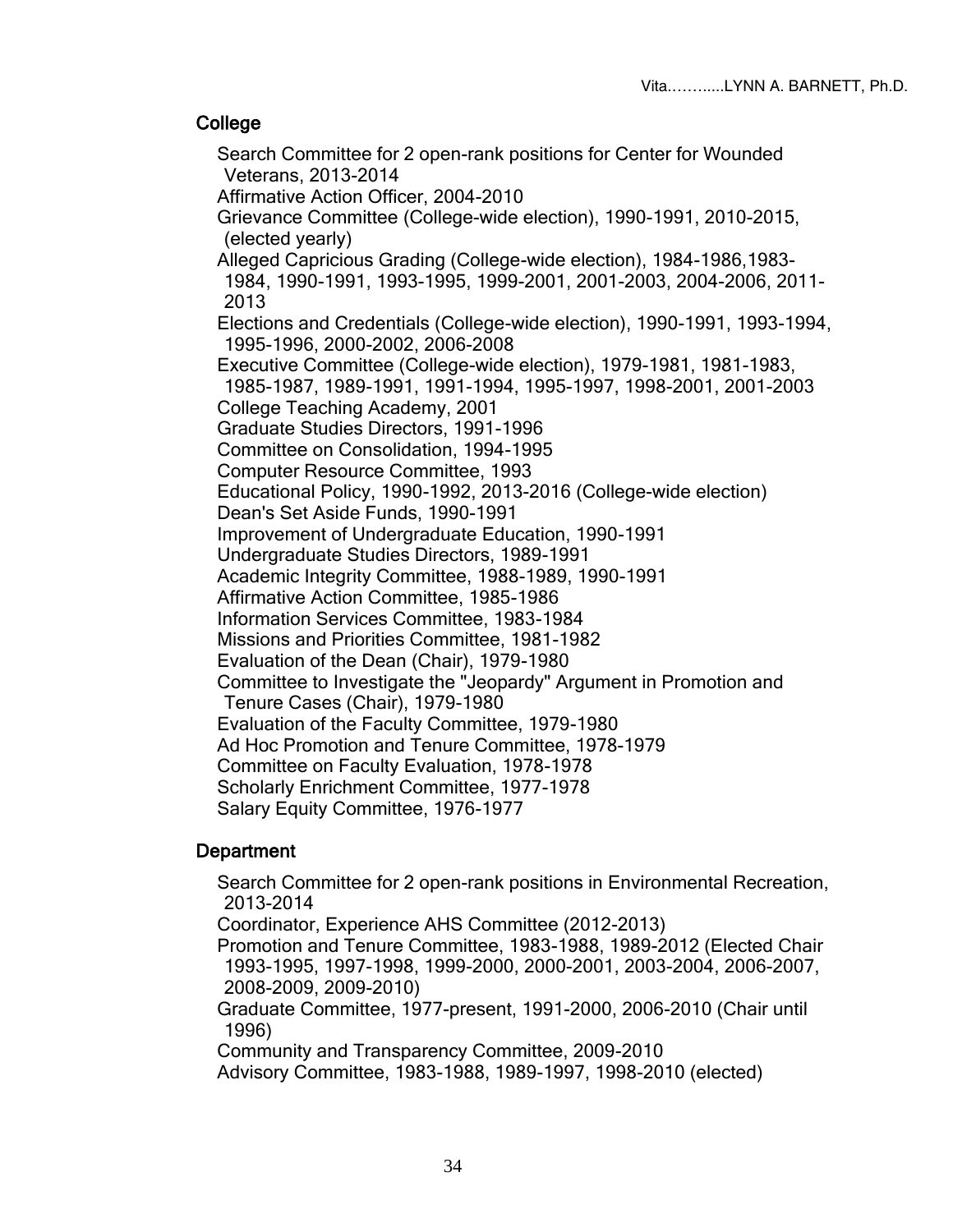Grievance Committee (elected), 1978-1979 (Chair), 1979-1980 (Chair), 1981-1982, 1982-1983 (Chair), 1983-1984, 1985-1986, 1998-1999, 1999- 2000, 2000-2001, 2002-present

Undergraduate Committee, 1976-1989, 1989-1991(Chair), 1991-1997, 1998-2003

Search Committees for Faculty Positions, 1998-2004 (Chair and member) Search Committee Rights of Human Subjects Officer, 1980-1996 Computer Resources Committee (Chair), 1982-1988,1989-1998 Awards Committee (Chair), 1989-1990, 1990-1991, 1991-1994 (Chair), 1995-1996, 1994-1995, 2013-2014

Computer Allocations Officer, 1981-1995

Qualifying Examinations Committee, 1989-present (Chair until 1996) Search Committee for Sport Management Faculty Position, 1995-1996 (Chair)

Search Committee for Two Faculty Positions, 1993-1994

Search Committee for Extension Specialist, 1992-1993, 1993-1994 Budget Strategies Committee, 1992-1993

Department Awards Committee (Chair), 1991-1992,1992-1993,1993-1994, 1994-1995, 1995-1996

Sapora Research Award Committee, 1987-1988, 1989-1991, 1992-1993 (Chair)

Fieldwork Coordinator/Instructor Search Committee, 1991 (Chair) Therapeutic Recreation Search Committee (Chair),1989-1990, 1990-1991 Psychology of Leisure Search Committee (Co-Chair), 1989-1990, 1990- 1991

Program Management Search Committee (2 positions), 1989-1990 Therapeutic Recreation Option Study Committee (Chair), 1989-1990 Accreditation Review Committee, 1988-1989

Department Annual Report, 1987-1988

Affirmative Action Officer, 1984-1988

Qualifying Examination Proposal Committee, 1985-1986

Department Head Evaluation (Chair), 1984-1985

Fellowship Committee (Chair), 1984-1985

Promotion and Tenure Process Review, 1983-1984

Undergraduate Curriculum Steering Committee, 1983-1984

Search Committee for Therapeutic Recreation, 1983-1984

Department Computer Usage (Chair), 1983-1984

Social Committee, 1978-1979, 1982-1983, 1983-1985

Interdepartmental Relations Committee (Chair), 1980-1981 Awards Committee, 1981-1982

Evaluation of the Department Head (Chair), 1980-1981

Course Alternatives for Summer Instruction Committee (Chair), 1979-1980

Brightbill Banquet Committee, 1985-1986, 1979-1980 (Chair)

Department Goals Revision Committee (Chair), 1978-1979

Fellowship Committee, 1978-1979

Leisure Behavior Research Laboratory Search Committee (Chair), 1979- 1980